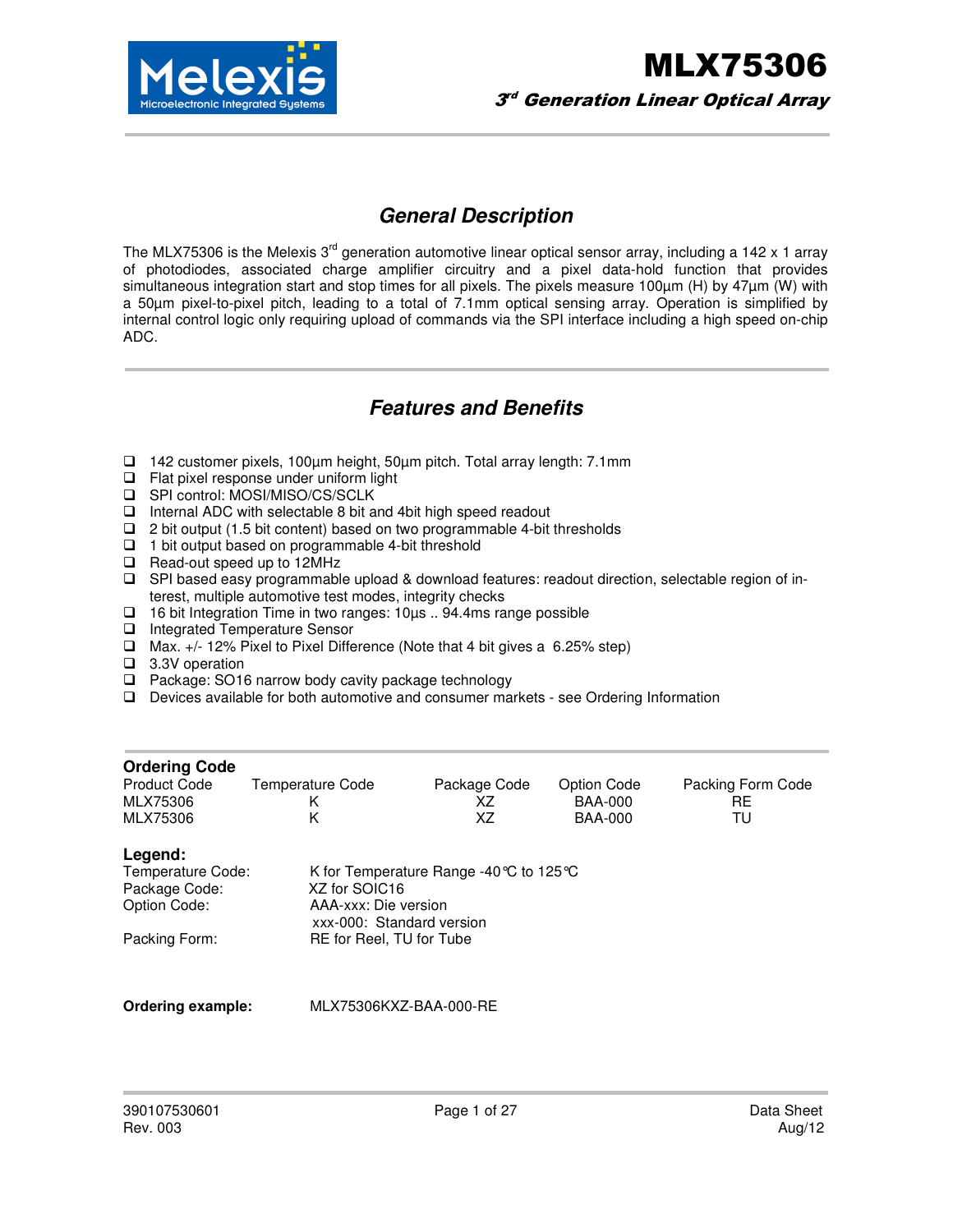

### **1 Functional Diagram**



## **2 General Description**

The  $3<sup>rd</sup>$  generation linear sensor array consists of a 142 x 1 array of photodiodes, associated charge amplifier circuitry and a pixel data-hold function that provides simultaneous integration start and stop times for all pixels. The pixels measure 100µm (H) by 47µm (W) with a 50µm pixel-to-pixel pitch. Operation is simplified due to internal control logic that only requires the upload of commands via the SPI interface.

The sensor consists of 142 photodiodes arranged in a linear array. Light energy falling on a photodiode generates photocurrent, which is integrated by the active integration circuitry associated with each pixel. During the integration period, a sampling capacitor connects to the output of the integrator through an analogue switch. The amount of charge accumulated at each pixel is directly proportional to the light intensity and the integration time.

During the read-back period, the charge stored on the sampling capacitors is sequentially connected to a charge-coupled output amplifier that generates a voltage. That voltage is converted to a digital value which results in a digital output stream representing the light intensity. The digital output stream has some additional control bytes, integrity checks and also a temperature byte.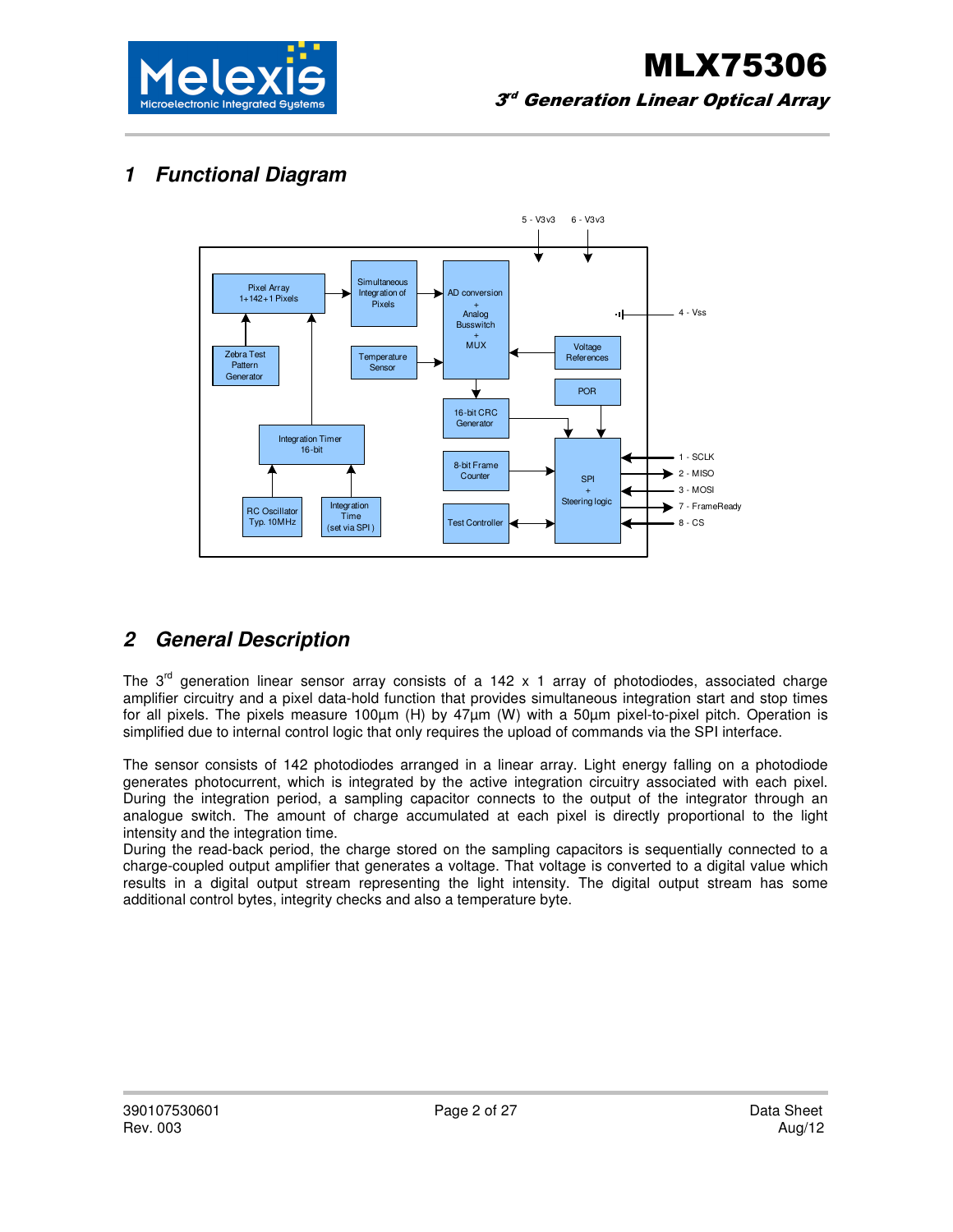

# **Table of Contents**

| 1                |                                                                                                                           |  |  |  |  |  |
|------------------|---------------------------------------------------------------------------------------------------------------------------|--|--|--|--|--|
| $\boldsymbol{2}$ |                                                                                                                           |  |  |  |  |  |
| 3                |                                                                                                                           |  |  |  |  |  |
| 4                |                                                                                                                           |  |  |  |  |  |
| 5                |                                                                                                                           |  |  |  |  |  |
| 6                |                                                                                                                           |  |  |  |  |  |
| 7                |                                                                                                                           |  |  |  |  |  |
| 8                |                                                                                                                           |  |  |  |  |  |
| 9                |                                                                                                                           |  |  |  |  |  |
| 10               |                                                                                                                           |  |  |  |  |  |
|                  | 10.1                                                                                                                      |  |  |  |  |  |
|                  | 10.2<br>10.2.1<br>10.2.2<br>10.2.3<br>10.2.4<br>10.2.5<br>10.2.6<br>10.2.7<br>10.2.8<br>10.2.9<br>10.2.10<br>10.3<br>10.4 |  |  |  |  |  |
| 11               |                                                                                                                           |  |  |  |  |  |
| 12               |                                                                                                                           |  |  |  |  |  |
| 13               |                                                                                                                           |  |  |  |  |  |
| 14               | Standard information regarding manufacturability of Melexis products with                                                 |  |  |  |  |  |
| 15               |                                                                                                                           |  |  |  |  |  |
| 16               |                                                                                                                           |  |  |  |  |  |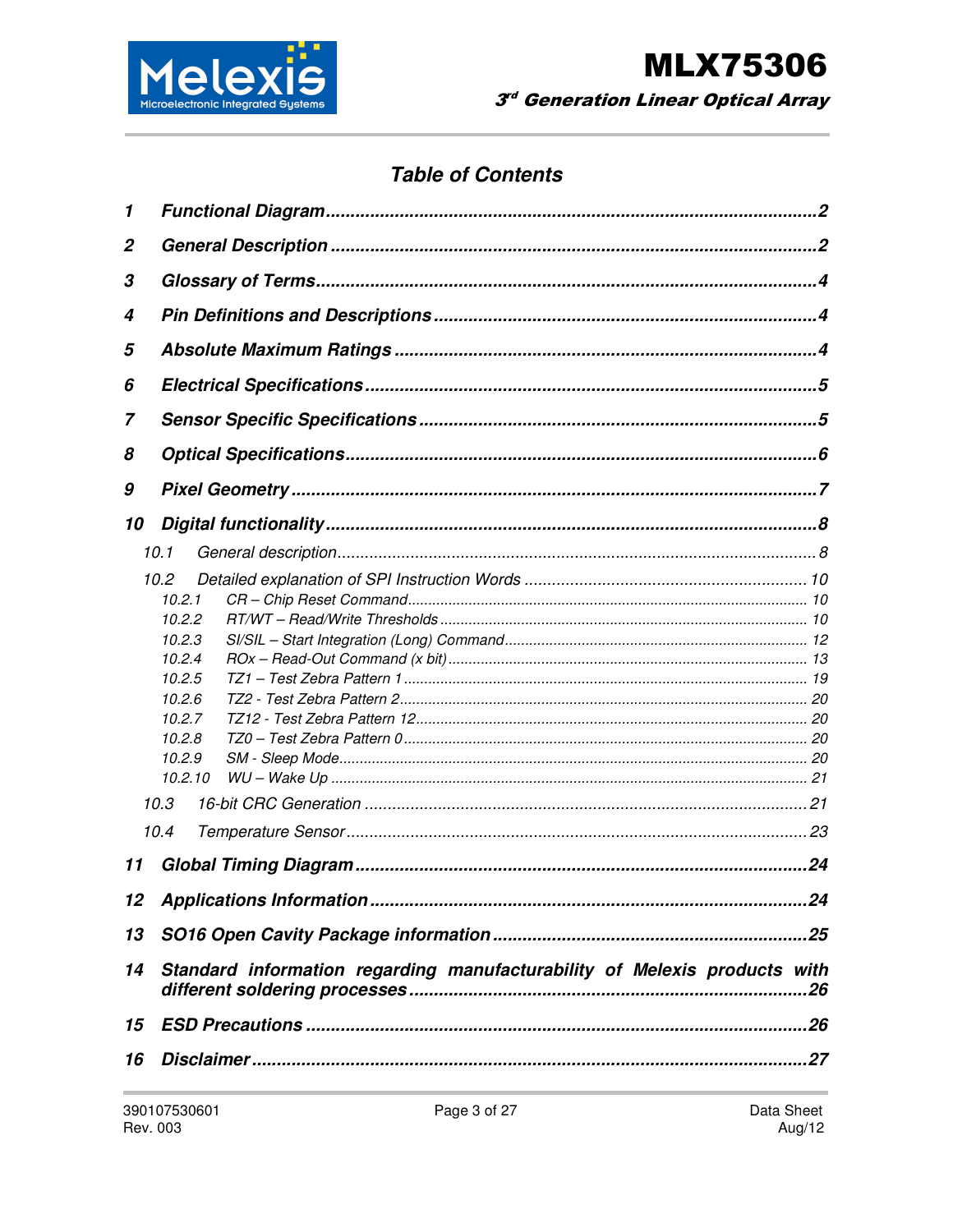

### **3 Glossary of Terms**

Following abbreviations are used in this document:

**ADC:** Analog-to-Digital Converter **CRC:** Cyclic Redundancy Code **DAC:** Digital-to-Analog Converter **ESD:** Electro-Static Discharge **LFSR:** Linear Feedback Shift Register **LSB:** Least Significant Bit **MSB:** Most Significant Bit **POR:** Power-On-Reset **SPI:** Serial Peripheral Interface

### **4 Pin Definitions and Descriptions**

| <b>Pin</b><br><b>Number</b> | <b>Pin Name</b> | <b>Description</b>                  | <b>Type</b>                                      |
|-----------------------------|-----------------|-------------------------------------|--------------------------------------------------|
|                             | <b>SCLK</b>     | SPI clock input                     | Digital input                                    |
| $\mathbf{P}$                | <b>MISO</b>     | SPI data output                     | Digital push-pull output<br>buffer with tristate |
| 3                           | <b>MOSI</b>     | SPI data input                      | Digital input                                    |
| 4                           | Vss             | Ground                              | Ground                                           |
| 5                           | V3v3            | 3.3V Power Supply                   | Supply                                           |
| 6                           | V3v3            | 3.3V Power Supply                   | Supply                                           |
| 7                           | FrameReady      | End-of-integration-cycle indication | Digital push-pull output                         |
| 8                           | СS              | SPI chip select                     | Digital input                                    |
| 9.16                        |                 | ۰                                   | Floating/Ground                                  |

# **5 Absolute Maximum Ratings**

All voltages are referenced to Vss.

| <b>Symbol</b>                           | Rating                                                                 | <b>Value</b>             | <b>Unit</b> |
|-----------------------------------------|------------------------------------------------------------------------|--------------------------|-------------|
| V <sub>3V3</sub>                        | 3.3V Supply voltage                                                    | $-0.3$ to 3.6            |             |
| $V_{in}$                                | DC Input Voltage                                                       | -0.3 to $V_{3V3}$ +0.3V  |             |
| $\overline{V}_{\text{out}}$             | DC Output Voltage                                                      | $-0.3$ to $V_{3V3}+0.3V$ |             |
| $\ $ $\ $ <sub>in</sub>                 | DC Input Current, per Pin                                              | ±10                      | mA          |
| $\frac{I_{\text{out}}}{T_{\text{Stg}}}$ | DC Output Current, per Pin                                             | ±20                      | mA          |
|                                         | Storage Temperature Range, T <sub>S</sub>                              | $-50$ to 150             | °C          |
| V <sub>ESD</sub>                        | ESD Sensitivity (Human Body<br>Model<br>according to CDF-AEC-Q100-002) |                          | k٧          |

Exceeding the absolute maximum ratings may cause permanent damage. Exposure to absolute-maximumrated conditions for extended periods may affect device reliability.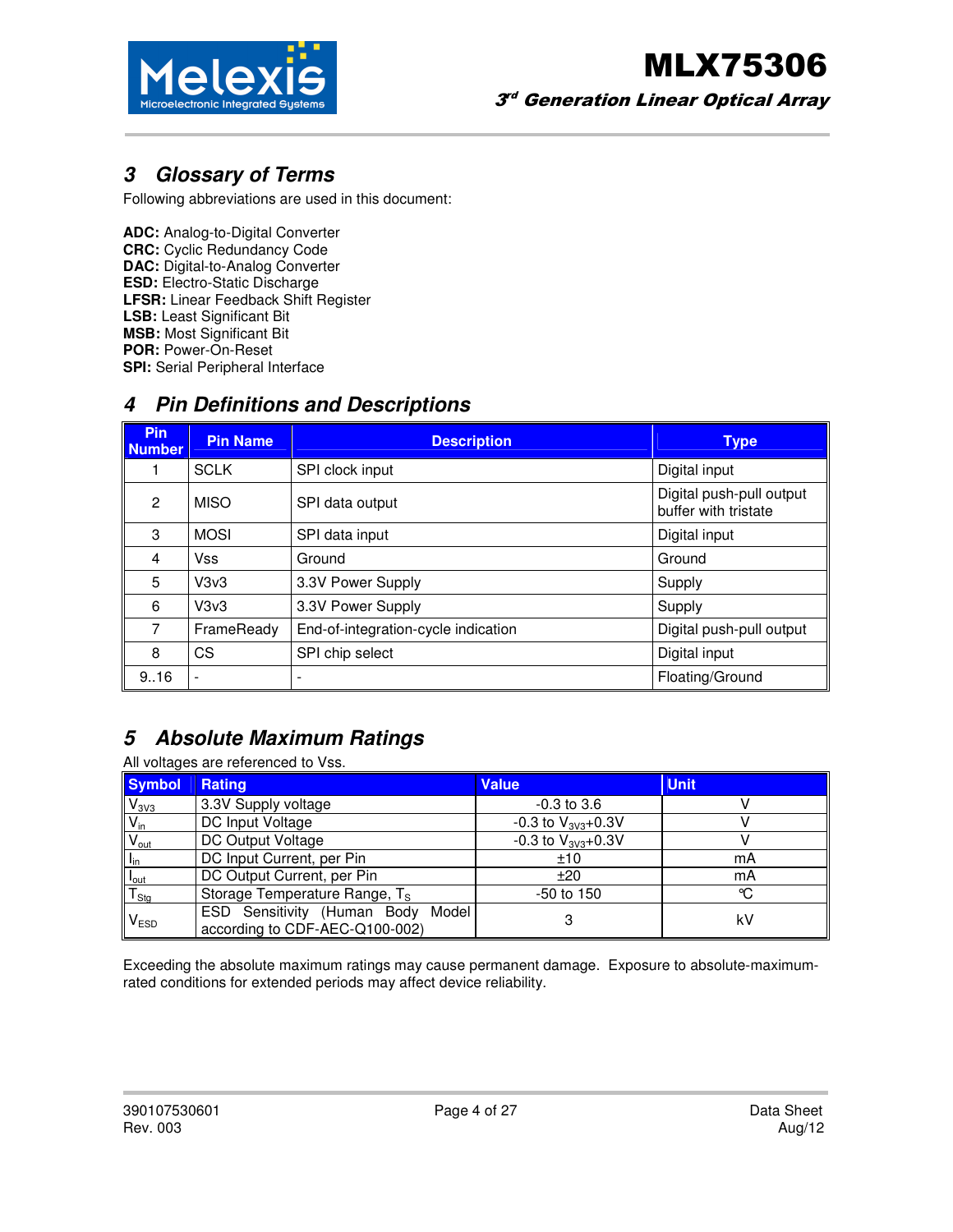

## **6 Electrical Specifications**

DC Operating Parameters  $T_A = -40^{\circ}C$  to 125°C (unless otherwise specified in the Test Conditions). All voltages are referenced to Vss.

| <b>Symbol</b>                                           | <b>Parameter</b>                                                   | <b>Test Conditions</b>                                             | <b>Min</b>        | <b>Typ</b>      | <b>Max</b>           | <b>Units</b>   |
|---------------------------------------------------------|--------------------------------------------------------------------|--------------------------------------------------------------------|-------------------|-----------------|----------------------|----------------|
| $V_{3V3}$                                               | <b>Supply Voltage</b>                                              |                                                                    | 3.0               |                 | 3.6                  | v              |
| V <sub>IH</sub>                                         | High-level Input Voltage                                           |                                                                    | 0.62Vdd           |                 | Vdd                  | V              |
| $V_{IL}$                                                | Low-level Input Voltage                                            |                                                                    | $\Omega$          |                 | 0.22Vdd              | V              |
| <b>V</b> <sub>HYST</sub>                                | Hysteresis on Digital Inputs                                       |                                                                    | 0.05 Vdd          |                 | 0.30Vdd              | V              |
| $\mathsf{V}_{\mathsf{OH}}$                              | <b>High Output Voltage</b>                                         | $I_{OH} = -200 \mu A$<br>$I_{OH} = -5mA$                           | 0.95Vdd<br>0.9Vdd |                 | Vdd<br>Vdd           | $\vee$         |
| $V_{OL}$                                                | Low Output Voltage                                                 | $I_{OH} = 200 \mu A$<br>$IOH=5mA$                                  | 0<br>0            |                 | 0.05Vdd<br>$0.1$ Vdd | v              |
| $I_{LK}$                                                | Input leakage                                                      |                                                                    | -10               |                 | 10                   | μA             |
| $I_{OZ}$                                                | Tri-state Output Leakage Current                                   |                                                                    | $-10$             |                 | 10                   | μA             |
| <b>I</b> DD, sleep<br><b>I</b> DD, sleep<br>$I_{DD,op}$ | <b>Static Power Supply Current</b><br>(unloaded input/output pins) | $-40/25$ °C, Sleep state<br>125°C, Sleep state<br>Normal operation | 5<br>5<br>3       |                 | 20<br>80<br>7        | μA<br>μA<br>mA |
| $C_{IN}$                                                | Input Capacitance, per Pin                                         |                                                                    |                   |                 | 10                   | pF             |
| $R_{PU}$                                                | Pull Up Resistance for SCLK and<br>$CS$ Pin                        |                                                                    | 10k               | 20 <sub>k</sub> | 40 <sub>k</sub>      | Ohm            |
| $R_{PD}$                                                | Pull Down Resistance for MOSI<br>Pin                               |                                                                    | 10k               | 20 <sub>k</sub> | 40k                  | Ohm            |
| $T_A$                                                   | <b>Operating Temperature Range</b>                                 |                                                                    | $-40$             |                 | 125                  | °C             |

### **7 Sensor Specific Specifications**

DC Operating Parameters  $T_A = -40^{\circ}C$  to 125°C (unless otherwise specified in the Test Conditions). All voltages are referenced to Vss.

| Symbol                                      | <b>Parameter</b>                           | <b>Test Conditions</b>                | <b>Min</b> | <b>Typ</b> | <b>Max</b>    | <b>Units</b> |
|---------------------------------------------|--------------------------------------------|---------------------------------------|------------|------------|---------------|--------------|
| ∣λ                                          | Wavelength of light source                 |                                       | 400        |            | 1000          | nm           |
| $f_{SCLK}$                                  | SPI Clock Frequency <sup>1</sup>           |                                       |            |            | 12            | <b>MHz</b>   |
| $f_{\text{RCO}}$<br>$= 1/T_{RCO}$           | Frequency of Internal RC Oscil-<br>lator   |                                       | (8.5)      | 10         | (11.5)        | <b>MHz</b>   |
| $t_{\text{startup}}$<br>t <sub>wakeup</sub> | Start-up time<br>Start-up time after sleep |                                       |            |            | 500<br>500    | μs<br>μs     |
| $t_{\rm cs\_sclk}$                          | CS low prior to first SCLK edge            |                                       | 50         |            |               | ns           |
| $t_{\rm sclk}$ $_{\rm cs}$                  | CS high after last SCLK edge               |                                       | 50         |            |               | ns           |
| $t_{\rm cs\_inter}$                         | CS high time between trans-<br>missions    |                                       | 50         |            |               | ns           |
| $t_{fr}$                                    | Time of zebra pattern genera-<br>tion      | With TZ0, TZ1, TZ2<br>or TZ12 command | 11.4       |            | 14.2          | μs           |
| $t_{\text{int,real}}$                       | Integration Time                           | With SI command<br>With SIL command   | 10<br>168  |            | 5900<br>94400 | μs<br>μs     |

<sup>|&</sup>lt;br>1 During RO2 or RO1 readout the full 4-bit accuracy (referred to DAC setting) might not be reached at maximum SPI frequency. For RO2, spec is relaxed to 6MHz @ 4-bit accuracy or 12MHz at 3-bit accuracy. For RO1, spec is relaxed to 3MHz @ 4-bit accuracy or 12MHz at 2-bit accuracy.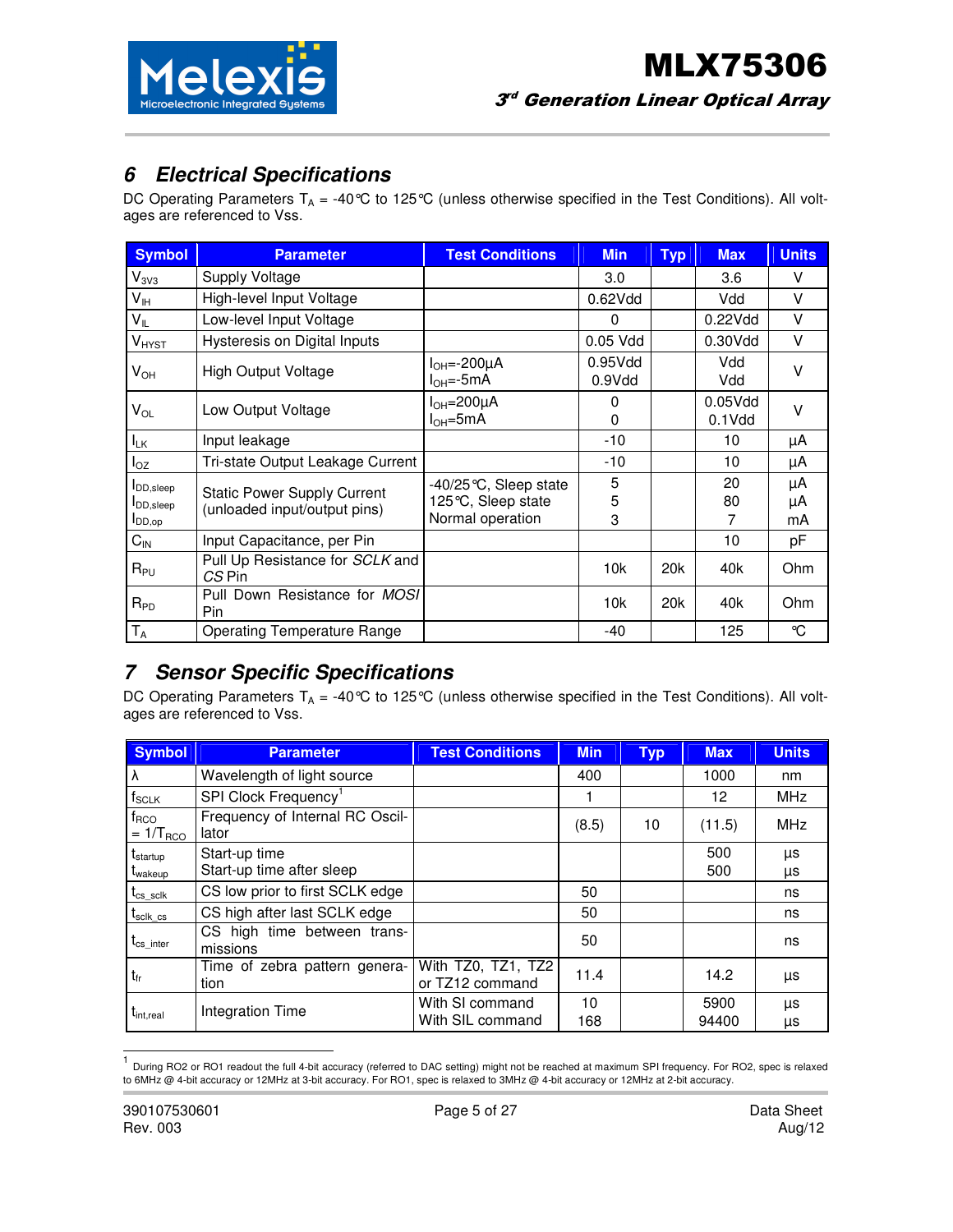

| t <sub>hold</sub>             | Time between end of integra-<br>tion and end of read-out |                    |          |          | 10    | ms         |
|-------------------------------|----------------------------------------------------------|--------------------|----------|----------|-------|------------|
| $T_{int}$ bits                | Number of bits for integration<br>time setting           |                    | 16       | 16       | 16    | Bit        |
| <b>ADCbits</b>                | Number of bits of internal ADC                           |                    |          |          | 8     | Bit        |
| <b>ADChigh</b>                | ADC Integrity Test Byte High                             | Only in 8 bit mode | 250      | 255      | 255   | <b>LSB</b> |
| ADCmid                        | ADC Integrity Test Byte Mid                              | Only in 8 bit mode | 125      | 127      | 130   | <b>LSB</b> |
| <b>ADClow</b>                 | ADC Integrity Test Byte Low                              | Only in 8 bit mode | $\Omega$ | $\Omega$ | 5     | <b>LSB</b> |
|                               | Temperature byte at -40 °C                               | Only in 8 bit mode | (189)    | 204      | (219) | <b>LSB</b> |
| ${\mathsf T}_{\textsf{temp}}$ | Temperature byte at 25 ℃                                 | Only in 8 bit mode | (121)    | 136      | (151) | <b>LSB</b> |
|                               | Temperature byte at 85 °C                                | Only in 8 bit mode | (58)     | 73       | (88)  | <b>LSB</b> |
|                               | Temperature byte at 125 ℃                                | Only in 8 bit mode | (16)     | 31       | (46)  | <b>LSB</b> |

(..): limits will be fixed when more statistical data is available

### **8 Optical Specifications**

DC Operating Parameters  $T_A = -40^{\circ}C$  to 125°C (unless otherwise specified in the Test Conditions). All voltages are referenced to Vss.

All tests are made with 0.5ms integration time at 25°C, with a light source at 880nm and 80nm spectral bandwidth at 50% and at f<sub>SCLK</sub>=12MHz (unless otherwise specified in the Test Conditions)<sup>2</sup>. 100% light level means that the light level is set such that the average digital output is at 220LSB (8 bit read-out mode).

| <b>Symbol</b>     | <b>Parameter</b>                                        | <b>Test Conditions</b>                     | <b>Min</b>      | <b>Typ</b>     | <b>Max</b> | <b>Units</b>             |
|-------------------|---------------------------------------------------------|--------------------------------------------|-----------------|----------------|------------|--------------------------|
| Illum100          | Illumination at 100%                                    | At 25℃, 100% light                         | 50.4            | 56             | 61.6       | $\mu$ W/cm <sup>2</sup>  |
| SensAbs           | Absolute Sensitivity <sup>3</sup>                       | At $25^{\circ}$ C                          | 2.73            | 3.77           | 4.8        | LSB/<br>$(\mu W/cm^2)$   |
| SensRel           | <b>Relative Sensitivity</b>                             | -40℃25℃<br>25℃125℃                         | 0               | $-20$<br>$+35$ | $\Omega$   | $\%$<br>$\%$             |
| <b>ZEBRAav</b>    | Test Pixel 1 Output Value                               | At 100% light                              | 150             | 200            | 250        | <b>LSB</b>               |
| <b>DARKav</b>     | Test Pixel 144 Output Value                             | At 25℃, 100% light<br>At 125 ℃, 100% light | $\Omega$<br>0   | 15<br>26       | 40<br>50   | <b>LSB</b><br><b>LSB</b> |
| TZ0               | Zebra Pattern 0 Output Level                            | With TZ0 command,<br>0% light, Vdd=3.3V    | $\Omega$        | 6              | 40         | <b>LSB</b>               |
| TZ1High<br>TZ1Low | Zebra Pattern 1 High Level<br>Zebra Pattern 1 Low Level | With TZ1 command,<br>$0\%$ light, Vdd=3.3V | 140<br>$\Omega$ | 189<br>6       | 240<br>40  | <b>LSB</b><br><b>LSB</b> |
| TZ2High<br>TZ2Low | Zebra Pattern 2 High Level<br>Zebra Pattern 2 Low Level | With TZ2 command,<br>0% light, Vdd=3.3V    | 140<br>$\Omega$ | 189<br>6       | 240<br>40  | <b>LSB</b><br><b>LSB</b> |
| TZ12              | Zebra Pattern 12 Output Level                           | With TZ12 command,<br>0% light, Vdd=3.3V   | 140             | 189            | 240        | <b>LSB</b>               |
| VaoDark           | Average digital output                                  | At 25 ℃, 0% light<br>At 125℃, 0% light     | 0<br>0          | 6<br>12        | 25<br>30   | <b>LSB</b><br><b>LSB</b> |
| Nlao1             | <b>RMS Non Linearity</b><br>Full signal path            | 0100% light range                          | $-2$            |                | 2          | <b>LSB</b>               |
| <b>PRNU</b>       | Pixel Response Non Uniform-<br>ity <sup>4</sup>         | 100% light                                 | $-12$           |                | 12         | $\%$                     |

<sup>2</sup> Absolute Light measurements are very test-setup dependent and should be regarded with caution. Relative measurements are possible with ±1% accuracy. 3

Around 880nm sensitivity always increases with rising temperature.

<sup>&</sup>lt;sup>4</sup> PRNU is defined as the worst case deviation of any PixelValue (pixel 2 till 143) to the average light value. PixelValue = (Vout of a pixel at 100% light – Vout of same pixel at 0% light).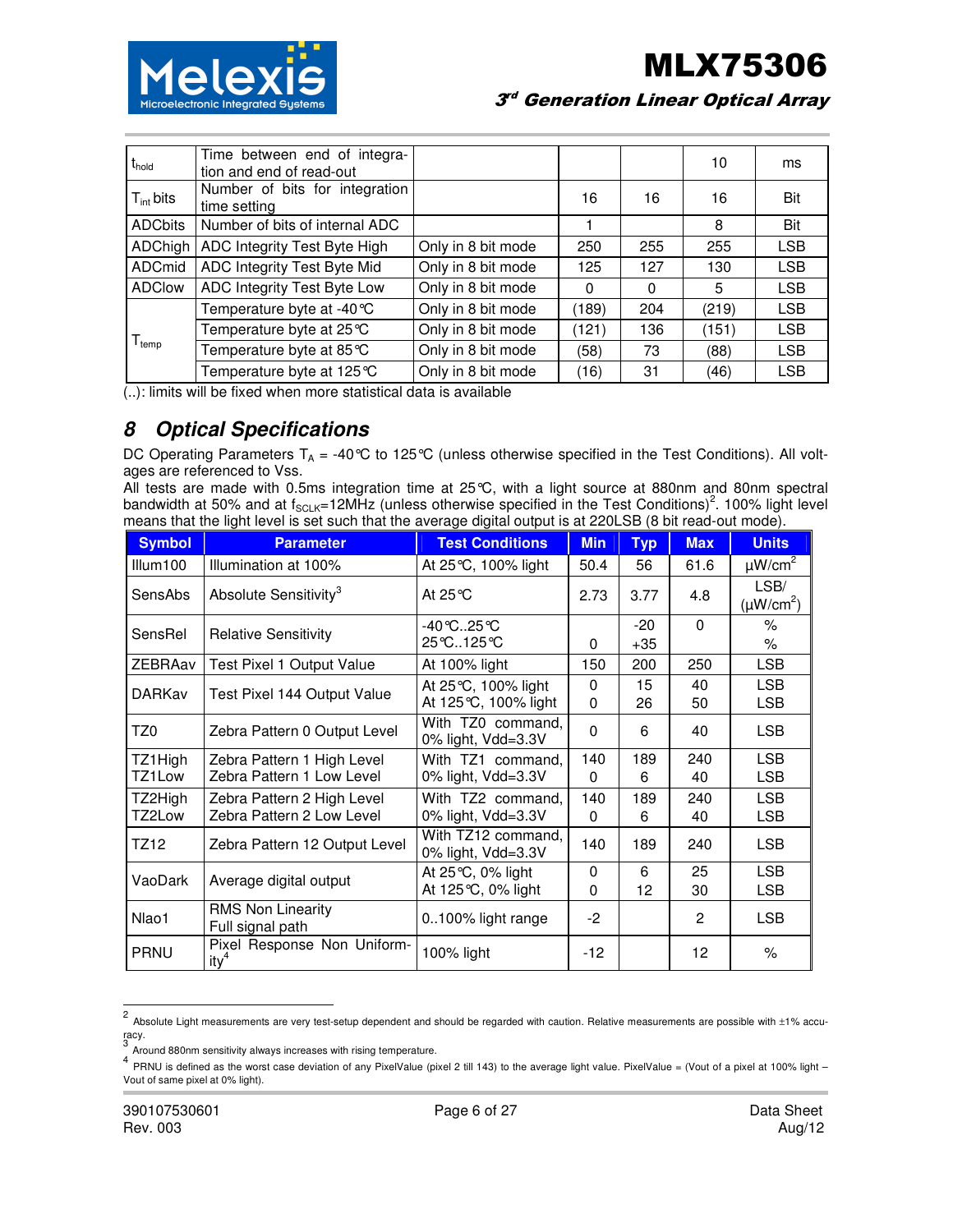

MLX75306  $3^{\circ}$  Generation Linear Optical Array

| <b>DSNU</b> | Dark Signal Non Uniformity <sup>5</sup>          |  |   | LSB   |
|-------------|--------------------------------------------------|--|---|-------|
| Vnoise      | RMS Noise Level <sup>o</sup><br>Full signal path |  | _ | ∟SB i |

### **Pixel Geometry**

The sensor consists of a linear array of 1+142+1 photodiodes. The pixel geometry is shown in Figure 1. Each individual pixel measures 100µm (H) by 47µm (W) with a 50µm pixel-to-pixel pitch. There are 142 active pixels which can be used to measure the light intensity. One extra pixel, each with a special functionality, is added to both ends of the linear array.

The first pixel (Test Pixel 1) is a test pixel of which the value can be used in the application as an integrity check. During every integration cycle, a zebra pattern is generated on this single pixel (see also Section 9.2.5). The output value is ZEBRAav over consecutive read-outs. Monitoring this value allows to check if the sensor is working correctly.

The last pixel (Dark Pixel 144) is treated like all the active pixels, except that no light energy falls onto the photodiode. As a result no photocurrent is generated and integrated. A low output level DARKav appears on this pixel.



 5 DSNU is defined as: (max Vout of pixel i @ 0% light) - (min Vout of pixel j @ 0% light) for pixels 2 to 143.

<sup>6</sup> Noise: 4 different measurements are compared, normalized and then the RMS value is taken.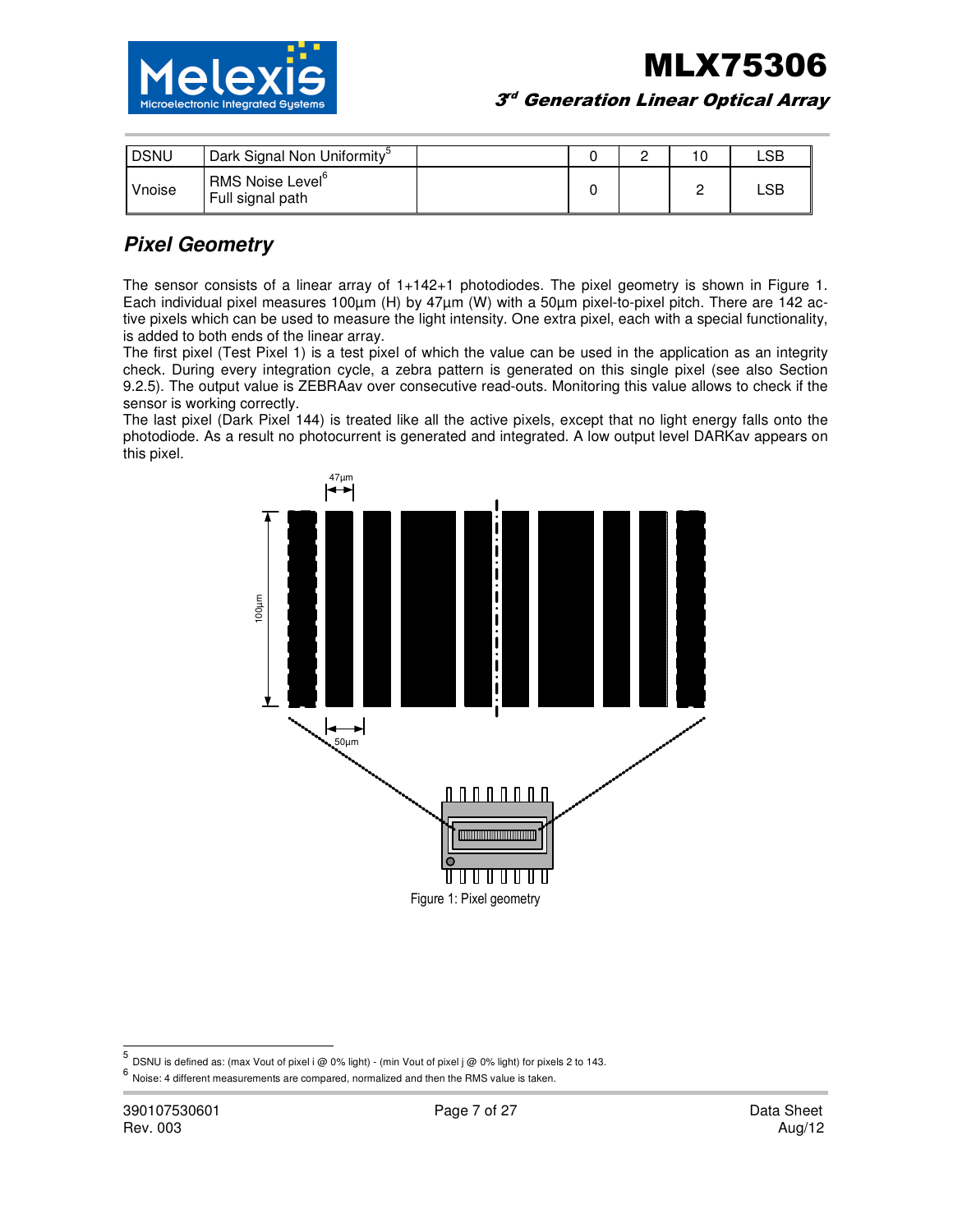

### **9 Digital functionality**

#### **9.1 General description**

After power-on, the sensor enters a reset state (invoked by the internal power-on-reset circuit). A start-up time t<sub>startup</sub> after power-on, the internal reference voltages have become stable and a first integration cycle can start. To complete the initialization of the device, a CR command shall be uploaded after power-on.

The control of this sensor is completely SPI driven. For each task to be executed, the proper command must be uploaded via the SPI. The SPI uses a four-wire communication protocol. The following pins are used:

- **CS:** when CS pin is low, transmission and reception are enabled and the MISO pin is driven. When the CS pin goes high, the MISO pin is no longer driven and becomes a floating output. This makes it possible that one micro-processor takes control over multiple sensors by setting the CS pin of the appropriate sensor low while sending commands. The idle state of the chip select is high.
- **SCLK:** clock input for the sensor. The clock input must be running only during the upload of a new command or during a read-out cycle. The idle state of the clock input is high.
- **MOSI**: data input for uploading the commands and the integration time. The idle state of the data input is low.
- **MISO**: data output of the sensor. Only after sending a RO command the data on the MISO pin becomes useful.

A SPI timing diagram is given in Figure 2. This is the general format for sending a command. First the CS pin must be set low so that the sensor can accept data. The low level on the CS pin in combination with the first rising clock edge is used to start an internal synchronization counter that counts the incoming bits. Data on the MOSI pin is clocked in at the rising clock edge. Data on the MISO pin is shifted out during the falling clock edge. Note that the tri-state of the MISO pin is controlled by the state of CS.

After uploading a command, the CS pin must be set high for a minimum time of  $t_{cs}$  inter in order to reset the internal synchronization counter and to allow new commands to be interpreted.



#### Figure 2: SPI Timing Diagram

Each command consists of 3 bytes: the Control1 Byte, the Control2 Byte and the Control3 Byte.

The MSB of the Control1 Byte (bit 7) is a command token: setting this bit to 1 means that the Control1 Byte will be interpreted as a new command. If the MSB is 0, the next bits are ignored and no command will be accepted. The idle command has a Control1 Byte of 0x00.

The command type (chip reset, read/write thresholds, start integration, start read-out, test of zebra patterns) is selected with the next bits 6..0 of the Control1 Byte

The Control2 and Control3 Bytes are used to upload the comparator thresholds (WT command), the integration time (SI command) or the start and end pixels of the read-out (RO command).

During upload of the Control Bytes, the device returns Data Bytes on the MISO pin. The first returned byte is called the Sanity Byte. Its bit representation is given in Table 1.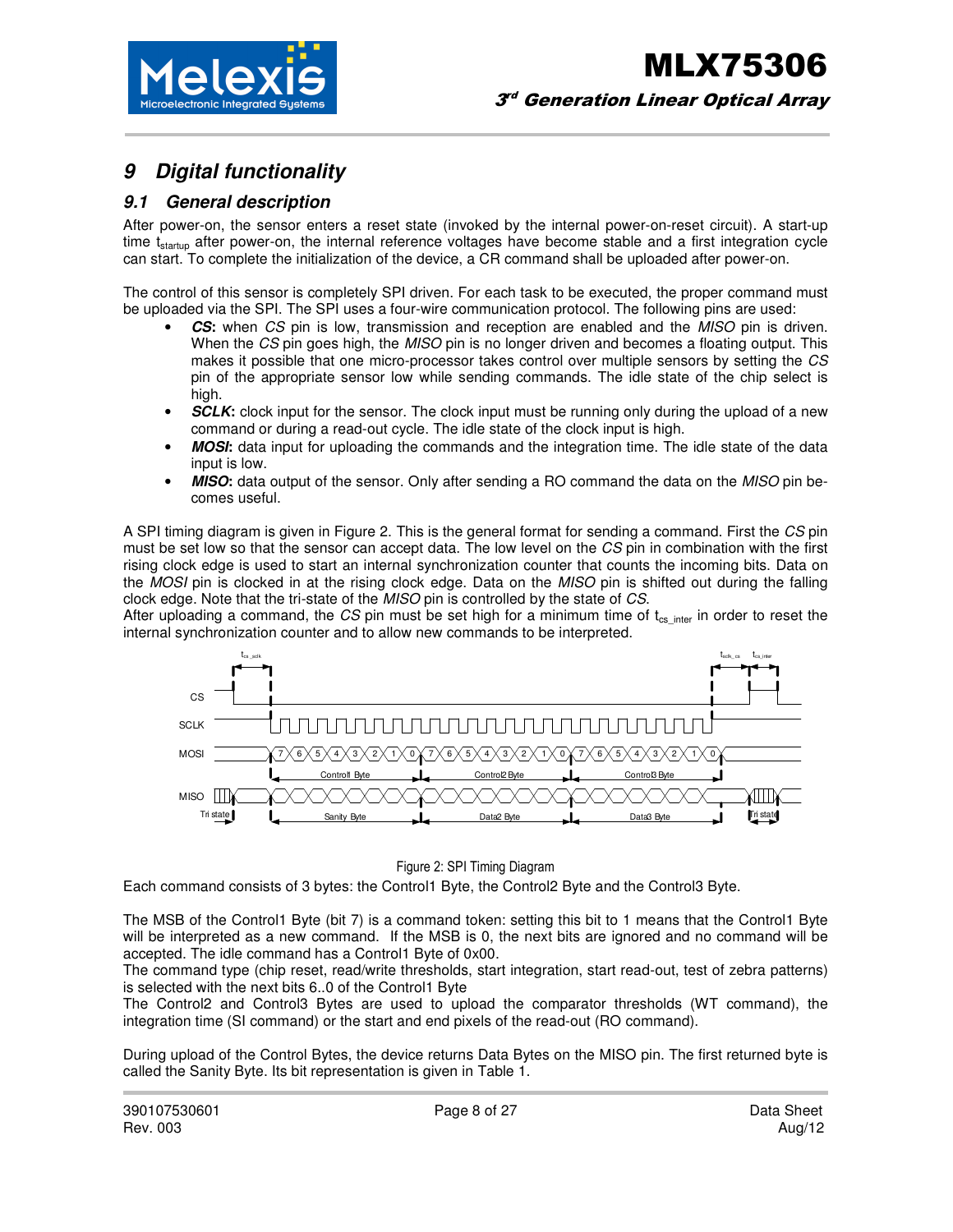

| <b>Sanity Byte</b> | <b>Status when bit is clear</b><br><b>Status when bit is set</b>                              |  |  |  |
|--------------------|-----------------------------------------------------------------------------------------------|--|--|--|
| Bit 7 (MSB)        | Device is in Sleep Mode<br>Device is in normal operating mode                                 |  |  |  |
| Bit 6              | Cleared right after power-on phase. Set after upload of the first CR command.                 |  |  |  |
| Bit 5              | Device is in Test Mode (for Melexis<br>Device is in standard User Mode<br>test purposes only) |  |  |  |
| Bit 4  0 (LSB)     | 5-bit Command Counter                                                                         |  |  |  |

Table 1: Sanity Byte bit representation

The Command Counter is a 5-bit counter that is augmented on each recognized SPI command. As a result it can be used by the SPI master to check if the previous command was recognized by the device. In normal operation, a command is considered recognized when the first byte (Control1 Byte) is listed in Table 2.

The Command Counter is reset to all 0's after upload of a CR command or after a POR event. This means that the first command following CR or POR will display a Command Counter value of 0 in its Sanity Byte. From that moment on, the counter will be incremented each time a valid SPI command is recognized. After reaching 11111, the counter wraps around to 10000 and increments again on each new recognized command while keeping the MSB high. This way a wrap around can be distinguished from a reset.

Table 2 summarizes the instruction set of the linear optical array. A detailed explanation of these different commands is given in Section 9.2. Note that all commands should have 4 "1"s in order to be recognized as a valid command (safety).

| <b>Symbol</b>   | <b>Command Description</b> | <b>Control1 Byte</b> | <b>Control2 Byte</b>          | <b>Control3 Byte</b>       | <b>Section</b> |
|-----------------|----------------------------|----------------------|-------------------------------|----------------------------|----------------|
| <b>NOP</b>      | <b>Idle Command</b>        | 0000 0000            | 0000 0000                     | 0000 0000                  |                |
| CR.             | Chip Reset                 | 1111 0000            | 0000 0000                     | 0000 0000                  | 9.2.1          |
| RT              | <b>Read Thresholds</b>     | 1101 1000            | 0000 0000                     | 0000 0000                  | 9.2.2          |
| <b>WT</b>       | <b>Write Thresholds</b>    | 1100 1100            | $H_3H_2H_1H_0$ $L_3L_2L_1L_0$ | 0000 0000                  |                |
| <b>SI</b>       | Start Integration          | 1011 1000            | $T_{15}$ T <sub>8</sub>       | $T_7T_0$                   | 9.2.3          |
| SIL             | Start Integration Long     | 1011 0100            | $T_{15}$ T <sub>8</sub>       | $T_7T_0$                   | 9.2.3          |
| RO <sub>1</sub> | Read-Out 1 bit             | 1001 1100            | $S_7S_6S_5S_4S_3S_2S_1S_0$    | $E_7E_6E_5E_4E_3E_2E_1E_0$ | 9.2.4          |
| RO <sub>2</sub> | Read-Out $1.5(2)$ bit      | 1001 0110            | $S_7S_6S_5S_4S_3S_2S_1S_0$    | $E_7E_6E_5E_4E_3E_2E_1E_0$ | 9.2.4          |
| RO <sub>4</sub> | Readout 4 bit              | 1001 0011            | $S_7S_6S_5S_4S_3S_2S_1S_0$    | $E_7E_6E_5E_4E_3E_2E_1E_0$ | 9.2.4          |
| RO <sub>8</sub> | Readout 8 bit              | 1001 1001            | $S_7S_6S_5S_4S_3S_2S_1S_0$    | $E_7E_6E_5E_4E_3E_2E_1E_0$ | 9.2.4          |
| TZ1             | Test Zebra Pattern 1       | 1110 1000            | 0000 0000                     | 0000 0000                  | 9.2.5          |
| TZ <sub>2</sub> | Test Zebra Pattern 2       | 1110 0100            | 0000 0000                     | 0000 0000                  | 9.2.6          |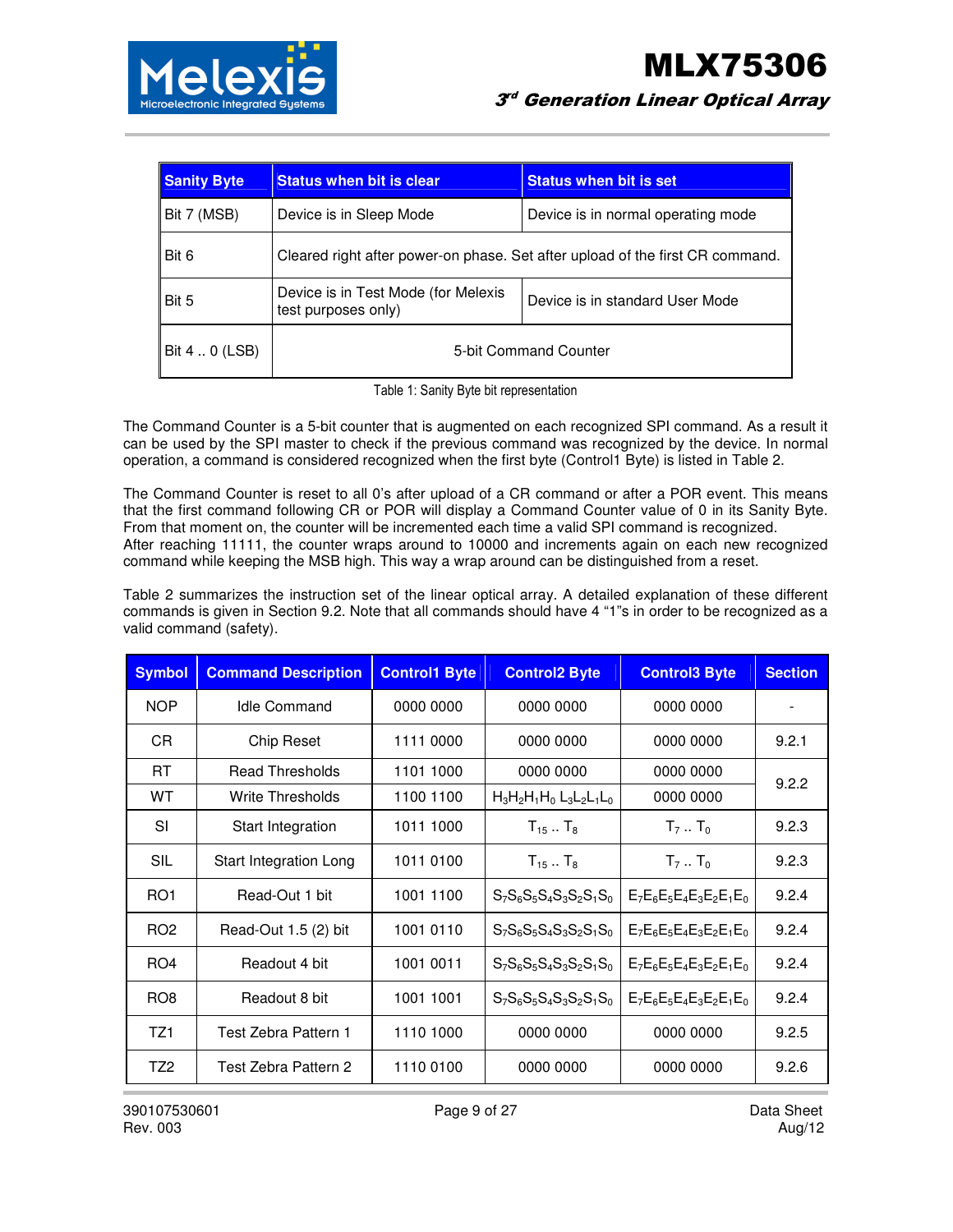

MLX75306

 $3^{\circ}$  Generation Linear Optical Array

| TZ12 | Test Zebra Pattern 1&2 | 1110 0010 | 0000 0000 | 0000 0000 | 9.2.7  |
|------|------------------------|-----------|-----------|-----------|--------|
| TZ0  | Test Zebra Pattern 0   | 1110 0001 | 0000 0000 | 0000 0000 | 9.2.8  |
| SM   | Sleep Mode             | 1100 0110 | 0000 0000 | 0000 0000 | 9.2.9  |
| WU   | Wake Up                | 1100 0011 | 0000 0000 | 0000 0000 | 9.2.10 |

Table 2: Instruction set of the linear optical array

### **9.2 Detailed explanation of SPI Instruction Words**

#### **9.2.1 CR – Chip Reset Command**

After sending a Chip Reset command as defined in Table 3, the sensor returns to a state as it is after powerup. This command can be uploaded at every time, even during a read-out cycle, provided that the internal synchronization counter is reset. This is done by setting the CS pin high for a time  $t_{cs}$  inter-

Note that a CR command is required after POR to complete the initialization cycle.

| <b>Control1 Byte</b> | <b>Control2 Byte</b> | <b>Control3 Byte</b> |
|----------------------|----------------------|----------------------|
| 1111 0000            | 0000 0000            | 0000 0000            |

Table 3: Chip Reset Command

When a CR command is uploaded during sleep mode, the device is automatically taken out of sleep mode again. Note that this requires a time t<sub>wakeup</sub> before the internal analog circuitry is fully set up again.

#### **9.2.2 RT/WT – Read/Write Thresholds**

For a very fast read-out of the pixel values, one can select a 1-bit or 2-bit read-out option with selectable thresholds. Each pixel output is the result of a comparison with a selectable 4-bit threshold.

The pixel output for a 1.5-bit read-out (selected by the RO2 command) is equal to 10, if the pixel value is above the Threshold High. If the pixel value is below the Threshold Low, the pixel output will be equal to 00. A 01 pixel output occurs when the pixel value is in between the Threshold High and Threshold Low. A pixel output of 11 is considered as invalid. Note that if Threshold Low is equal to Threshold High, value 01 cannot exist. If Threshold Low would be higher than Threshold High, they are both considered equal to Threshold High. This degrades the decision to a 1-bit output, while still using 2 bits per pixel (LSB is always 0).

For the 1-bit read-out option (selected by the RO1 command), only the Threshold High is used. If the pixel value is below the Threshold High, the pixel output will be 0. If the pixel value is above the Threshold High, the pixel output will be 1. No hysteresis is used as there should be no memory inside the pixel (safety).

The 4-bit high and low thresholds can be set with the Write Thresholds (WT) command as defined in Table 4. The WT command must be uploaded before the start of integration (SI command). The Thresholds remain valid until a Power-On-Reset, a Chip Reset or another WT command.

After Power-On or after Chip Reset, the Thresholds are initialized to their default values: 0x0B for Threshold High and 0x03 for Threshold Low.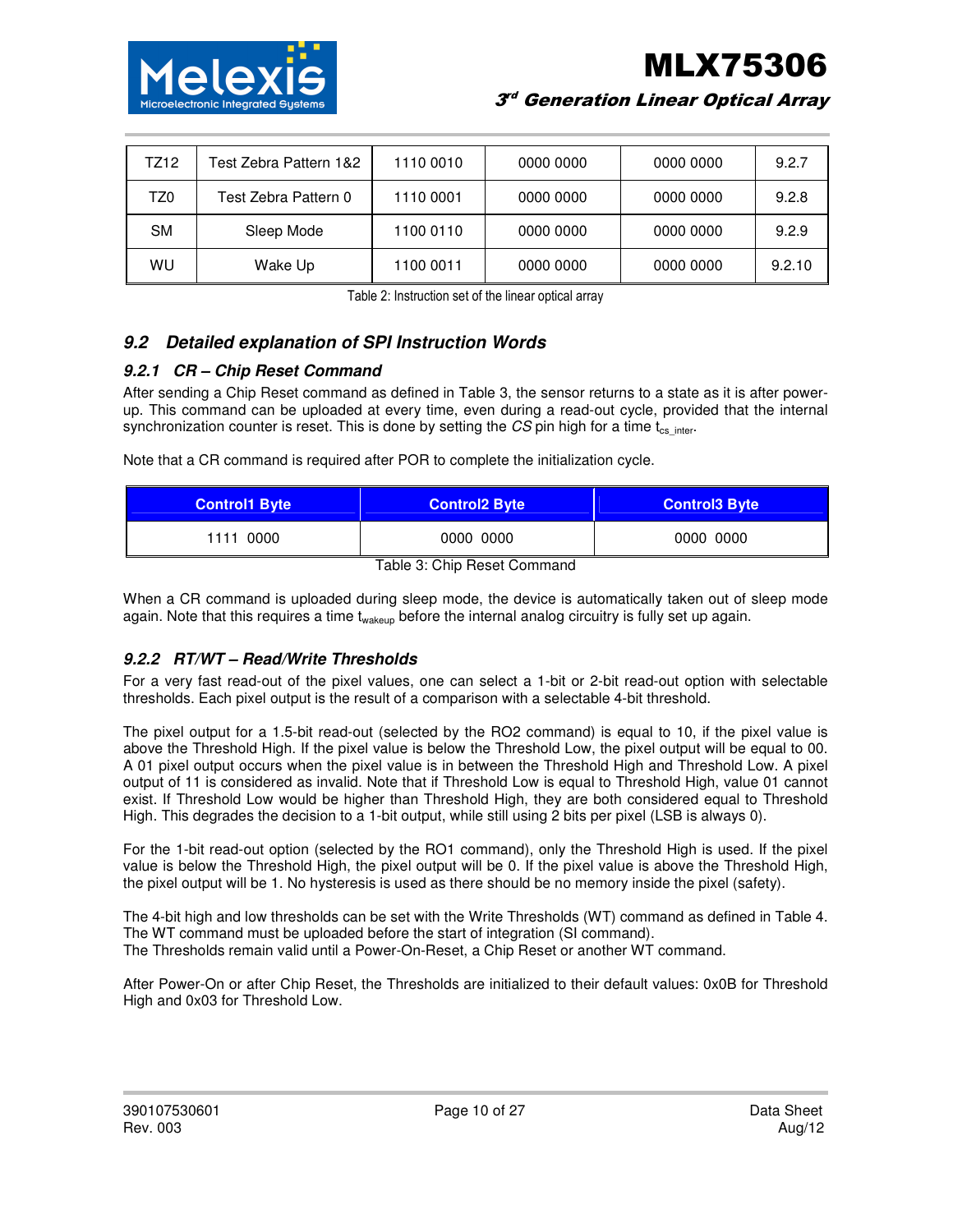MLX75306



 $3^{\circ}$  Generation Linear Optical Array

| <b>Control1 Byte</b> | <b>Control2 Byte</b>                                    | <b>Control3 Byte</b> |  |
|----------------------|---------------------------------------------------------|----------------------|--|
| 1100 1100            | $H_3H_2H_1H_0$ $L_3L_2L_1L_0$                           | 0000 0000            |  |
| Threshold High:      | 2-bit read-out option: sets the higher threshold        |                      |  |
| $H_3H_2H_1H_0$       | 1-bit read-out option: sets the comparator threshold    |                      |  |
| Threshold Low:       | 2-bit read-out option: sets the lower threshold         |                      |  |
| $L_3L_2L_1L_0$       | 1-bit read-out option: not used in this read-out option |                      |  |

Table 4: Write Thresholds Command

Writing these thresholds translates in storing the value into a register that is directly connected to the DAC's. This means that the effect of writing is immediate and hence should not happen during RO. The thresholds cannot be written in between SI and RO.

| 1.5 bit ADC                      | Bit        |                | ⌒              | 5     | 4     | c<br>ບ | ◠              |     |     |     |
|----------------------------------|------------|----------------|----------------|-------|-------|--------|----------------|-----|-----|-----|
| <b>DAC threshold</b><br>register |            | H <sub>3</sub> | H <sub>2</sub> | $H_1$ | $H_0$ | $L_3$  | L <sub>2</sub> | ы   | L0  | dac |
|                                  | Read/Write | R/W            | R/W            | R/W   | R/W   | R/W    | R/W            | R/W | R/W |     |
|                                  | Init       |                |                |       |       |        |                |     |     |     |

The thresholds can be read back with the Read Thresholds (RT) command after a WT command or before a SI command. During a 1 bit or 1.5 bit RO sequence, the content of the DAC register is also available in the output data frame (see also 9.2.4.3). Table 5 defines the RT command. The read-out Data2 byte contains both the High and the Low thresholds (see also Figure 2).

| <b>Control2 Byte</b>                                          | <b>Control3 Byte</b>                         |  |
|---------------------------------------------------------------|----------------------------------------------|--|
| 0000 0000                                                     | 0000 0000                                    |  |
| <b>Data2 Byte</b>                                             | <b>Data3 Byte</b>                            |  |
| $H_3H_2H_1H_0$ $L_3L_2L_1L_0$                                 | 0000 0000                                    |  |
| Read-back value of the higher threshold (default value: 0x0B) |                                              |  |
| Read-back value of the lower threshold (default value: 0x03)  |                                              |  |
| See Table 1 for more information                              |                                              |  |
|                                                               | Tallet F. D. and Thursday black Organization |  |

Table 5: Read Thresholds Command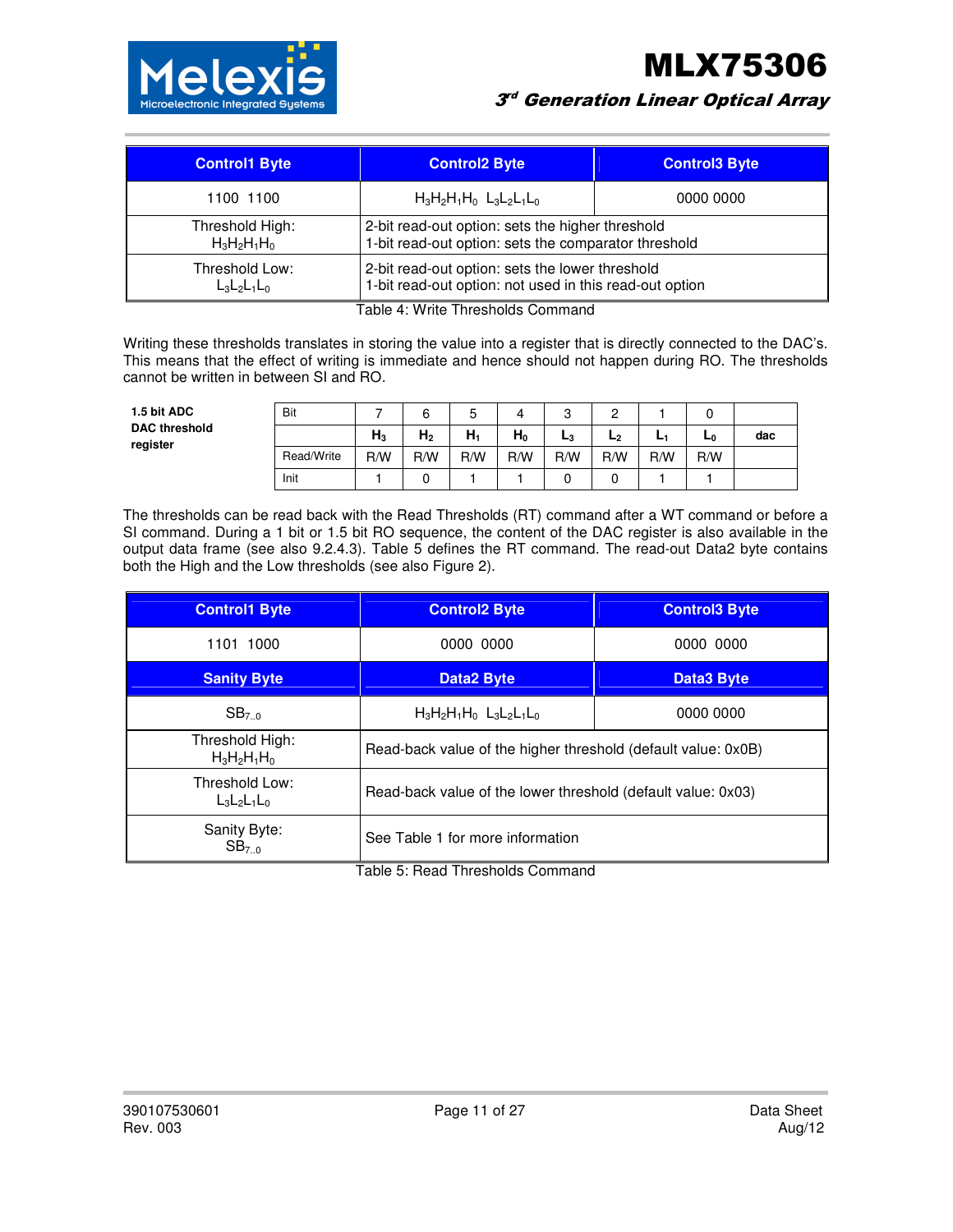



Figure 3 shows to what 8-bit ADC values the several DAC thresholds typically correspond.

#### **9.2.3 SI/SIL – Start Integration (Long) Command**

The light energy falling on the 142 photodiodes generates photocurrents. Each pixel has its own active integration circuitry that can integrate the photocurrents for an integration time  $t_{int}$ . During such an integration phase, a sampling capacitor is connected to the output of the integrator through an analogue switch. The amount of charge accumulated at each pixel is directly proportional to the light intensity and the integration time.

During the read-out cycle these sampling capacitors are sequentially connected to a charge-coupled output amplifier that generates a voltage which is converted by an internal 1/1.5/4/8-bit ADC (see also 9.2.4).

| <b>Control1 Byte</b>                | <b>Control2 Byte</b>                                                | <b>Control3 Byte</b>          |  |  |
|-------------------------------------|---------------------------------------------------------------------|-------------------------------|--|--|
| 1011 1000                           | $T_{15}T_{14}T_{13}T_{12}T_{11}T_{10}T_9T_8$                        | $T_7T_6T_5T_4$ $T_3T_2T_1T_0$ |  |  |
| Integration Time:<br>$T_{15}$ $T_0$ | The 16-bit integration time to be used during the integration phase |                               |  |  |

Table 6: Start Integration Command

| <b>Control1 Byte</b>                         | <b>Control2 Byte</b>                                                | <b>Control3 Byte</b>          |  |
|----------------------------------------------|---------------------------------------------------------------------|-------------------------------|--|
| 1011 0100                                    | $T_{15}T_{14}T_{13}T_{12}T_{11}T_{10}T_{9}T_{8}$                    | $T_7T_6T_5T_4$ $T_3T_2T_1T_0$ |  |
| Integration Time:<br>$T_{15}$ T <sub>0</sub> | The 16-bit integration time to be used during the integration phase |                               |  |

Table 7: Start Integration Long Command

Figure 3: 4-bit DAC thresholds expressed as corresponding 8-bit ADC input values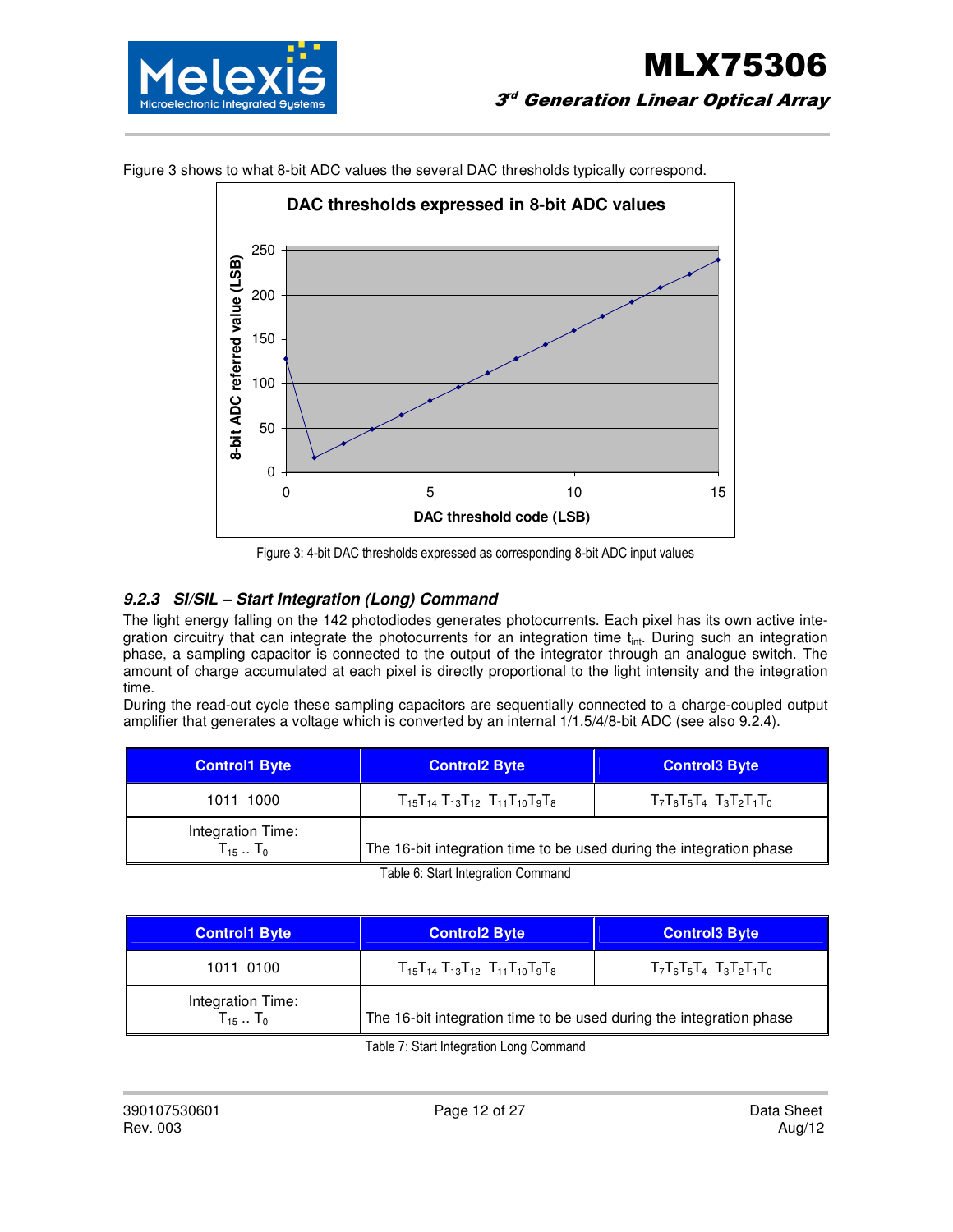



#### $3^{\circ}$  Generation Linear Optical Array

To start an integration cycle, an SI(L) command including the required integration time has to be uploaded. The SI command is defined in Table 6, while the SIL command is defined in Table 7.

The integration time is defined by the uploaded integration time  $T_{[15..0]}$  and the frequency of the RC oscillator and can be calculated as follows:

For SI command: 
$$
t_{\text{int}} = \frac{T_{[15.0]} - 4}{f_{RCO}}
$$

For SIL command: 
$$
t_{\text{int}} = \frac{16T_{[15..0]} + 11}{f_{\text{RCO}}}
$$

A time  $t_f$  after finishing an integration cycle, the FrameReady pin goes high, indicating that a read-out command can be uploaded. A read-out command will not be accepted as long as the FrameReady pin is low. A timing diagram is shown in Figure 4.

The time  $t_{fr}$  can be calculated as (see Figure 4):

$$
t_{fr} = t_{\text{int}} + \beta t_{CLK\_RCO}
$$

with β between 21 and 22 t<sub>CLK RCO</sub>, due to synchronization between the SCLK and the RCO clock domain.

As the CS pin controls the tri-state condition of the MISO output, the MISO pin is driven during upload of a SI command. However the output data which appears on MISO is invalid and must be ignored.



Figure 4: Timing diagram for Integration phase

When the first command byte is recognized as an integration command and CS is disabled (high), the integration phase will start after maximum 3  $t_{CLK RCO}$  due to the synchronization between the SCLK and RCO clock domain. This allows the user to define/delay the start of integration and to avoid any noise caused by SPI switching.

#### **9.2.4 ROx – Read-Out Command (x bit)**

After an integration cycle has been completed and the FrameReady pin is high, a Read-Out Command as defined in Table 8 can be uploaded. A timing diagram for the RO Command is given in Figure 5.

| <b>Control1 Byte</b>                                             | <b>Control2 Byte</b>                               | <b>Control3 Byte</b>          |  |
|------------------------------------------------------------------|----------------------------------------------------|-------------------------------|--|
| 1001 $X_3X_2X_1X_0$                                              | $S_7S_6S_5S_4$ $S_3S_2S_1S_0$                      | $E_7E_6E_5E_4$ $E_3E_2E_1E_0$ |  |
| ADC resolution<br>$X_3X_2X_1X_0 = 1100$<br>$X_3X_2X_1X_0 = 0110$ | 1-bit ADC resolution<br>1.5-(2) bit ADC resolution |                               |  |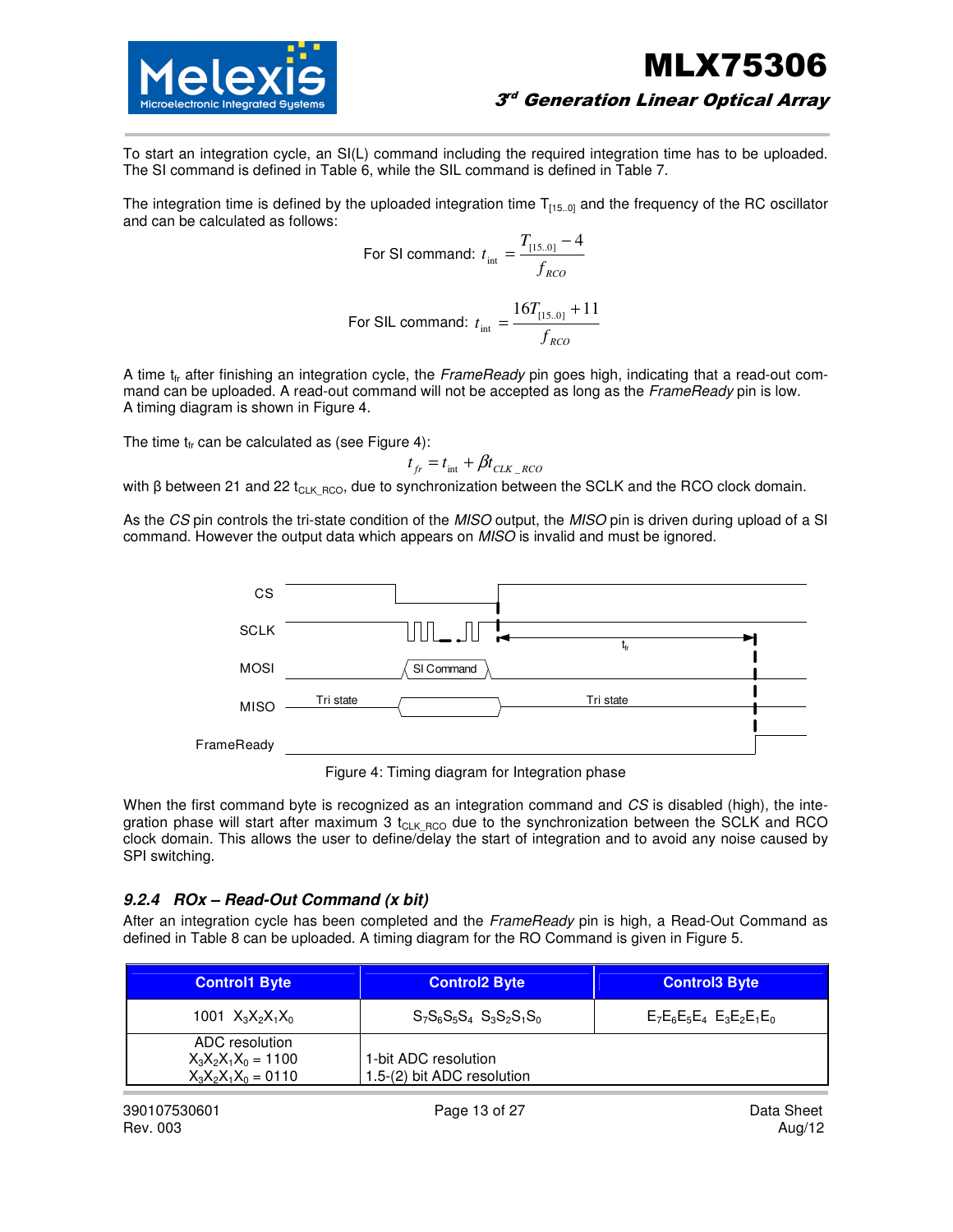

#### $3^{\circ}$  Generation Linear Optical Array

| $X_3X_2X_1X_0 = 0011$         | 4-bit ADC resolution                  |
|-------------------------------|---------------------------------------|
| $X_3X_2X_1X_0 = 1001$         | 8-bit ADC resolution                  |
| Start pixel:                  |                                       |
| $S_7S_6S_5S_4$ $S_3S_2S_1S_0$ | Starting pixel index, from 2 till 143 |
| End pixel:                    |                                       |
| $E_7E_6E_5E_4$ $E_3E_2E_1E_0$ | Ending pixel index, from 2 till 143   |
|                               |                                       |

Table 8: Read-Out Command

During the upload of the read-out command, the desired ADC-resolution is written into a dedicated register controlling the ADC and its resolution.

The  $S_{7,0}$  and  $E_{7,0}$  values should between 2 and 143, 2 and 143 included. Any value beyond these indices is trimmed back to the nearest boundary (2 or 143). The read-out direction is calculated based on the start and end pixel number: if the start pixel number is lower than the end pixel number, the read-out will happen from left to right. If the start pixel number is higher than the end pixel number, then the read-out will happen from right to left. Note that if S and E are equal, only 1 pixel is selected.

The zebra pixel (pixel1) and the dark pixel (pixel 144) are always read out, respectively before and after the read-out of the selected pixels. This means that in total at least 3 pixel values will be read out.

The 1 and 2 bit read-outs use 4-bit selectable thresholds. These can be written with the WT command, the read-back can be done with the RT command (see also Section 9.2.2).

Note that the read-out must be completed in a time thold after the rising edge of FrameReady. This prevents that the charge stored on the sampling capacitors is leaking away. Also, interrupts during read-out are only allowed in a byte-wise manner.

The next paragraphs give a more detailed explanation about the read-outs with the different ADC resolution settings.



#### **9.2.4.1 8-bit readout mode**

Figure 5: Timing diagram for RO Command, with 8-bit ADC and read-out of all pixels

A complete read-out cycle requires between 17 and 159 \*8 clock periods, depending on the amount of pixels that is read out. The first 3\*8 clock periods are needed to upload the RO Command, all following clock periods are required to shift out the output data. All 0x00 bytes should be shifted into MOSI during these trailing periods. When the first byte of the RO Command is completely shifted in, the FrameReady output is cleared (synchronously with SCLK) indicating that the first valid output bit on the MISO pin is formed.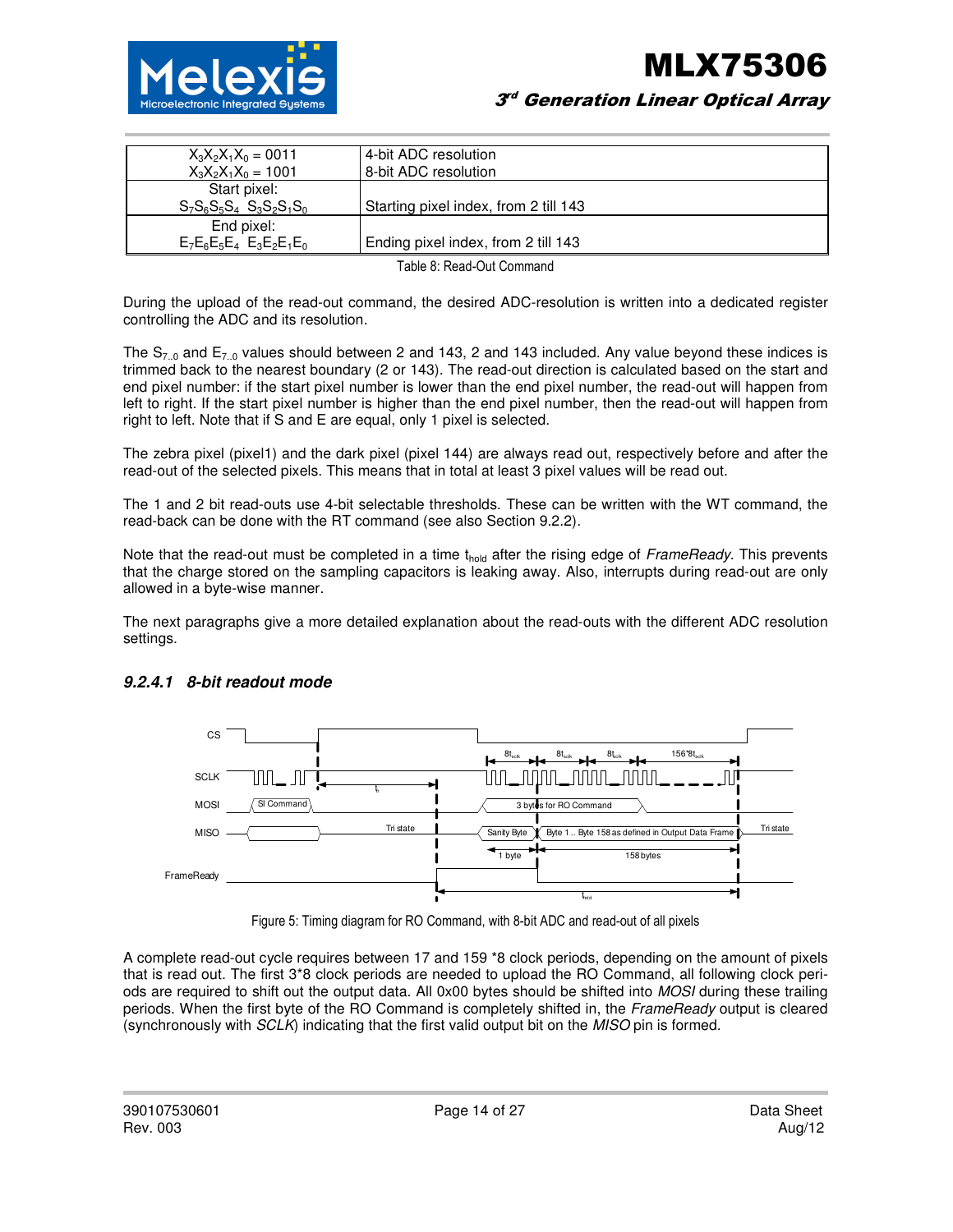

| Byte 0   | Sanity Byte                  |
|----------|------------------------------|
| Byte 1   | Previous Control1 Byte       |
| Byte 2   | Previous Control2 Byte       |
| Byte 3   | Previous Control3 Byte       |
| Byte 4   | <b>Current Control2 Byte</b> |
| Byte 5   | <b>Current Control3 Byte</b> |
| Byte 6   | <b>Status Byte</b>           |
| Byte 7   | Frame Counter Value          |
| Byte 8   | Temperature                  |
| Byte 9   | ADC Low Test Byte            |
| Byte 10  | ADC High Test Byte           |
| Byte 11  | ADC Mid Test Byte            |
| Byte 12  | Pixel 1 Output               |
| Byte 13  | <b>Start Pixel Output</b>    |
| $\cdots$ | .                            |
| Byte N-4 | <b>End Pixel Output</b>      |
| Byte N-3 | Pixel 144 Output             |
| Byte N-2 | Average Byte                 |
| Byte N-1 | CRC Byte 1                   |
| Byte N   | CRC Byte 2                   |

The output data frame, for a read-out with 8-bit ADC resolution, is given in Table 9.

Table 9: Output Data Frame for read-out with 8-bit ADC

| <b>Status flag</b> | <b>Status when bit is clear</b>                                               | <b>Status when bit is set</b>                  |  |  |
|--------------------|-------------------------------------------------------------------------------|------------------------------------------------|--|--|
| Bit 76 (MSBs)      | ADC resolution used: $00 = 1$ bit, $01 = 1.5$ bit, $10 = 4$ bit, $11 = 8$ bit |                                                |  |  |
| Bit 5              | Device is in TestMode                                                         | Device is in normal operating mode             |  |  |
| Bit 4              | Device is not probed at<br>-40degC and 25degC                                 | Device is probed both at<br>-40degC and 25degC |  |  |
| Bit 3  0 (LSB)     | Version number:<br>Bit $3 \dots 0 = 0010$                                     |                                                |  |  |

Table 10: Internal Status Flags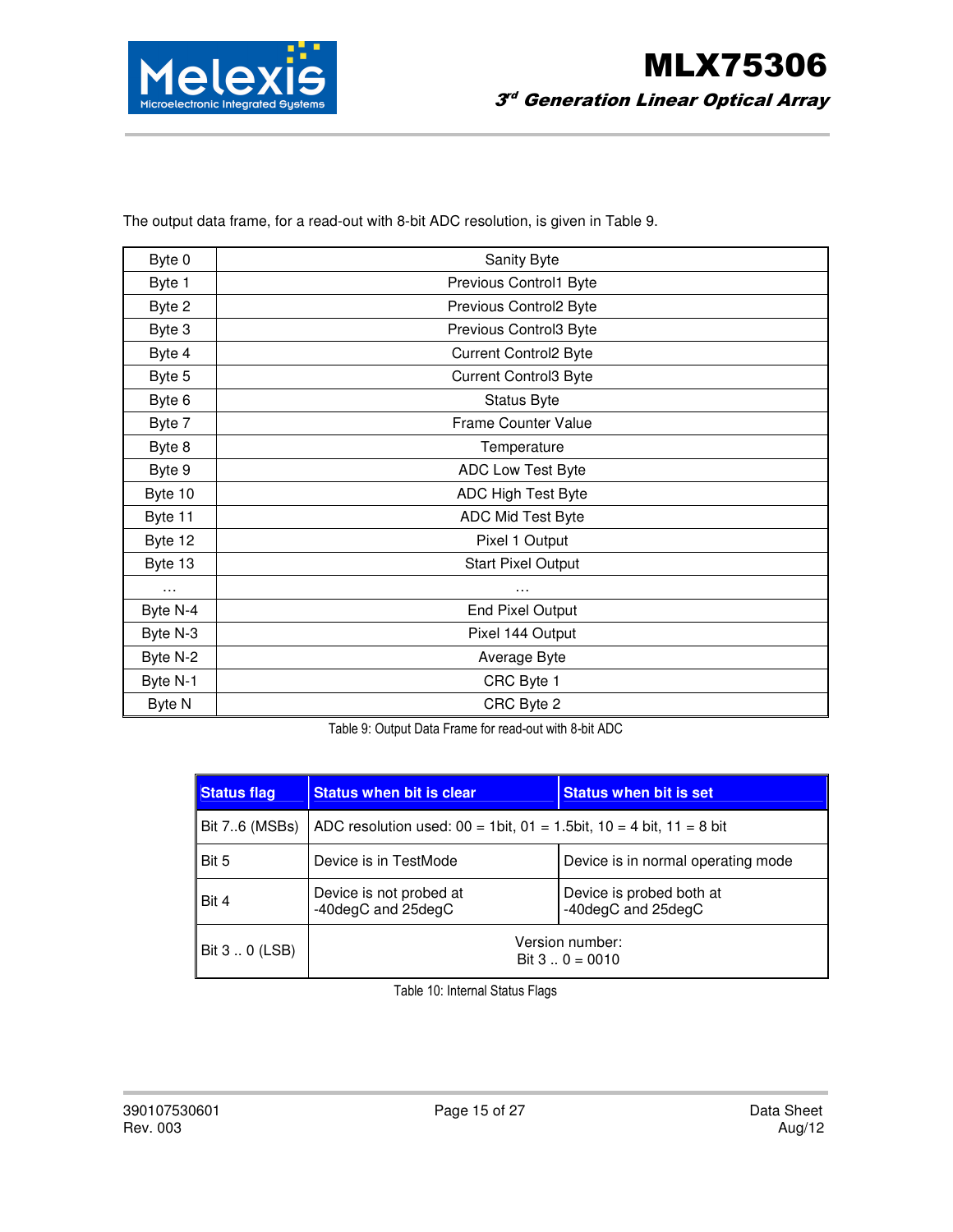

A total of N bytes is read out, were N is a function of the start and end pixel index given by the RO command (S and E are in the range 2..143):

$$
N = |S_{7.0} - E_{7.0}| + 1 + 17
$$

- Byte 0: The first output byte is the Sanity Byte discussed in Table 1.
- Bytes 1, 2, 3: These bytes contain the Control1, Control2 and Control3 bytes that were used in the previous command (i.e. SI, TZ1, TZ2, TZ12 or TZ0).
- Byte 4, 5: These bytes contain the Control2 and Control3 bytes that were used for the current readout command.
- Byte 6: The Status Byte (MSB first, LSB last) contains some internal status flags as defined in Table 10.
- Byte 7: This byte (MSB first, LSB last) represents the value of an 8-bit Frame Counter and associates an identical frame number to each output frame (for up to 256 frames). The first read-out cycle after power-up has a Frame Counter Value of 0x00. At the end of each read-out cycle the Frame Counter is incremented. When 0xFF is reached, the Counter starts again counting at 0x00. At any moment the Frame Counter can be cleared by sending a CR command.
- Byte 8: This byte is the AD converted output voltage of the temperature sensor (MSB first, LSB last). See Section 9.4 for more details about the temperature sensor.
- Bytes 9, 10, 11: These 3 bytes (MSB first, LSB last) can be used to check the ADC integrity. During each 8-bit read-out cycle three ADC reference voltages are converted:
	- ADC Low: minimum of the ADC range
	- ADC High: typical 1/2 of the ADC range
	- ADC Mid: maximum of the ADC range
- Byte 12: This byte is the AD converted output value of the zebra pixel (pixel1 MSB first, LSB last).
- Bytes 13..N-4: The 8-bit AD converted output value of all selected pixels, starting with the pixel addressed by  $S_{7.0}$  and ending with that addressed by  $E_{7.0}$ .
- Byte N-3: This byte is the AD converted output value of the dark pixel (pixel144 MSB first, LSB last).
- Byte N-2: The Average Byte contains the average value of bytes 13..N-4 (all active pixels that are read-out), within a tolerance of +/-1LSB.
- Bytes N-1, N: A 16-bit CRC over all the output bytes 0..N-2 is included in order to have a detection mechanism for transmission errors. Section 9.3 explains how the CRC is generated.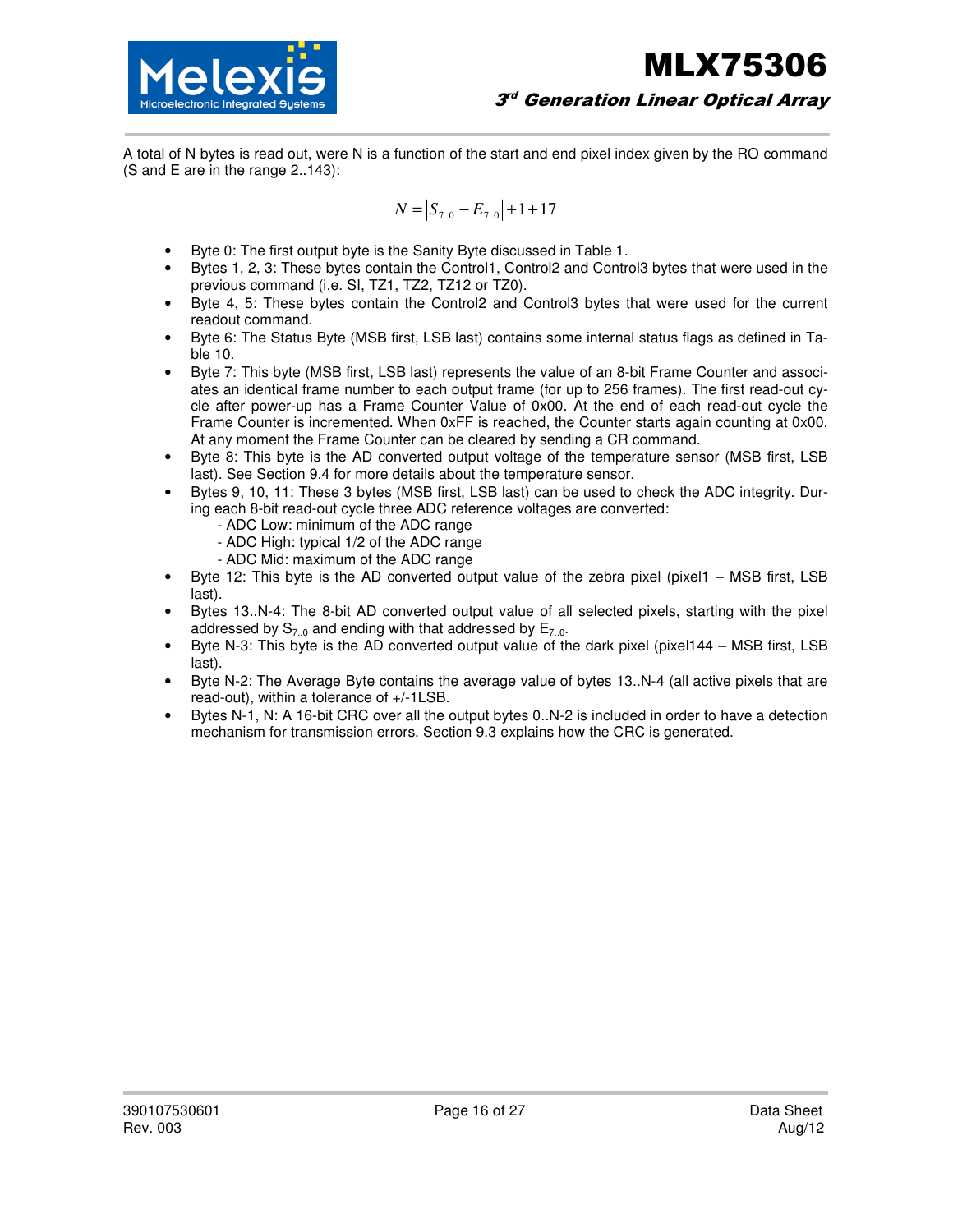

#### **9.2.4.2 4-bit Readout Mode**



The 4-bit readout mode is shown in Figure 6. Note that the temperature sensor output and the ADC test bytes (low, high, mid) are not available in 4-bit read-out mode.

A total of N bytes is read out, were N is a function of the start and end pixel index given by the RO command. N is defined by (edged brackets denote the ceiling function, S and E are in the range  $2.143$ ):

$$
N = \left\lceil \frac{|S_{7.0} - E_{7.0}| + 1}{2} + 1 \right\rceil + 11
$$

Note that the average byte remains 8 bits (both in size and number of information bits). Internally this is calculated by adding 4 zeroes to the pixel value, hereby bringing the problem back to an 8-bit pixel average calculation. By taking the 4 MSB's, a 4-bit average is obtained.

The output data frame, for a read-out with 4-bit ADC resolution, is given in Table 11. As every pixel is represented by 4 bits, 2 pixels at a time are stored per output byte. Because of this, byte N-3 might be filled with 2 pixel values when an even number of pixels is selected, or by only 1 pixel value (first 4 bits = 4 MSB values) when an odd number of pixels is selected. As the average byte always contains 8 bits, it will not fill up the possible empty space of byte N-3 – this is filled by all zeroes.

| Byte 0   | Sanity Byte                                 |                           |  |  |  |
|----------|---------------------------------------------|---------------------------|--|--|--|
| Byte 1   | Previous Control1 Byte                      |                           |  |  |  |
| Byte 2   | Previous Control2 Byte                      |                           |  |  |  |
| Byte 3   | Previous Control3 Byte                      |                           |  |  |  |
| Byte 4   | <b>Current Control2 Byte</b>                |                           |  |  |  |
| Byte 5   | <b>Current Control3 Byte</b>                |                           |  |  |  |
| Byte 6   | <b>Status Byte</b>                          |                           |  |  |  |
| Byte 7   | Frame Counter Value                         |                           |  |  |  |
| Byte 8   | Pixel 1 Output                              | <b>Start Pixel Output</b> |  |  |  |
| $\cdots$ | $\cdots$                                    |                           |  |  |  |
| Byte N-3 | <b>End Pixel Output</b><br>Pixel 144 Output |                           |  |  |  |
| Byte N-2 | Average Byte                                |                           |  |  |  |
| Byte N-1 | CRC Byte 1                                  |                           |  |  |  |
| Byte N   | CRC Byte 2                                  |                           |  |  |  |

Table 11: Output Data Frame for read-out with 4-bit ADC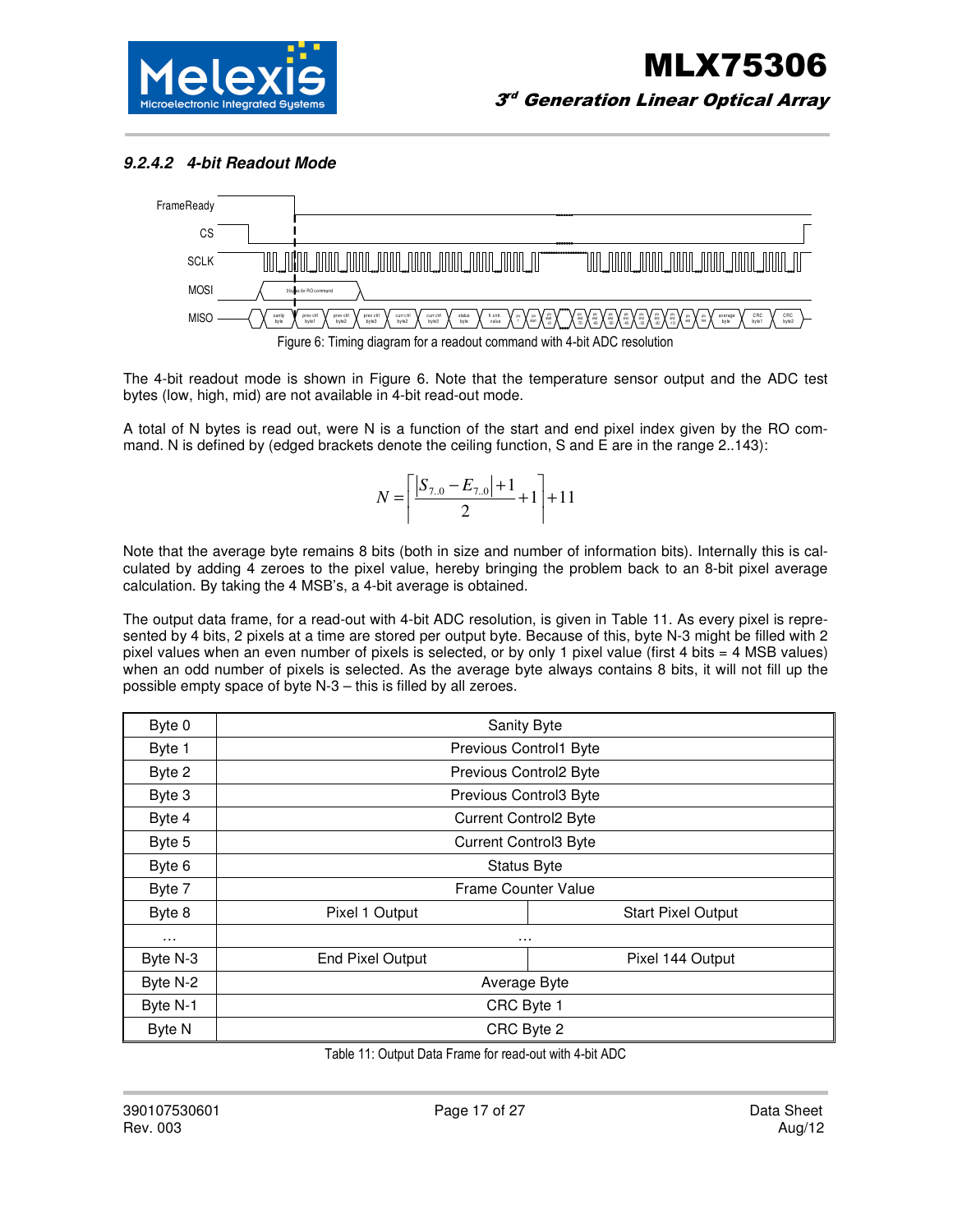**9.2.4.3 1.5 (2) bit and 1 bit Readout Mode** 



Figure 7: Internal timing diagram for a readout command with 1.5-bit ADC resolution

Figure 7 shows the timing diagram for a readout command when a 1.5 bit ADC resolution is requested (2 bits per pixel). A timing diagram for a 1 bit ADC resolution is similar.

A total of N bytes is read out, were N is a function of the start and end pixel index given by the RO command. In 1.5 bit mode it yields (edged brackets denote the ceiling function, S and E are in the range 2..143):

$$
N = \left\lceil \frac{|S_{7.0} - E_{7.0}| + 1}{4} + 0.5 \right\rceil + 12
$$

In 1 bit mode it yields:

$$
N = \left\lceil \frac{|S_{7.0} - E_{7.0}| + 1}{8} + 0.25 \right\rceil + 12
$$

The output data frame, for a read-out with 1.5-bit ADC resolution, is given in Table 12. The data frame for a 1-bit ADC resolution is similar, except that 8 pixels are represented per byte.

| Byte 0        | Sanity Byte                                            |                    |                              |                |  |  |
|---------------|--------------------------------------------------------|--------------------|------------------------------|----------------|--|--|
| Byte 1        | Previous Control1 Byte                                 |                    |                              |                |  |  |
| Byte 2        | Previous Control2 Byte                                 |                    |                              |                |  |  |
| Byte 3        |                                                        |                    | Previous Control3 Byte       |                |  |  |
| Byte 4        |                                                        |                    | <b>Current Control2 Byte</b> |                |  |  |
| Byte 5        |                                                        |                    | <b>Current Control3 Byte</b> |                |  |  |
| Byte 6        |                                                        | DAC Byte           |                              |                |  |  |
| Byte 7        |                                                        | <b>Status Byte</b> |                              |                |  |  |
| Byte 8        |                                                        |                    | Frame Counter Value          |                |  |  |
| Byte 9        | Pixel 1                                                | <b>Start Pixel</b> | Start+1D Pixel               | Start+2D Pixel |  |  |
| $\cdots$      |                                                        | .                  |                              |                |  |  |
| Byte N-3      | End-1D Pixel<br>End-2D Pixel<br>End Pixel<br>Pixel 144 |                    |                              |                |  |  |
| Byte N-2      | Average Byte                                           |                    |                              |                |  |  |
| Byte N-1      | CRC Byte 1                                             |                    |                              |                |  |  |
| <b>Byte N</b> |                                                        |                    | CRC Byte 2                   |                |  |  |

Table 12: Output Data Frame for read-out with 1.5-bit ADC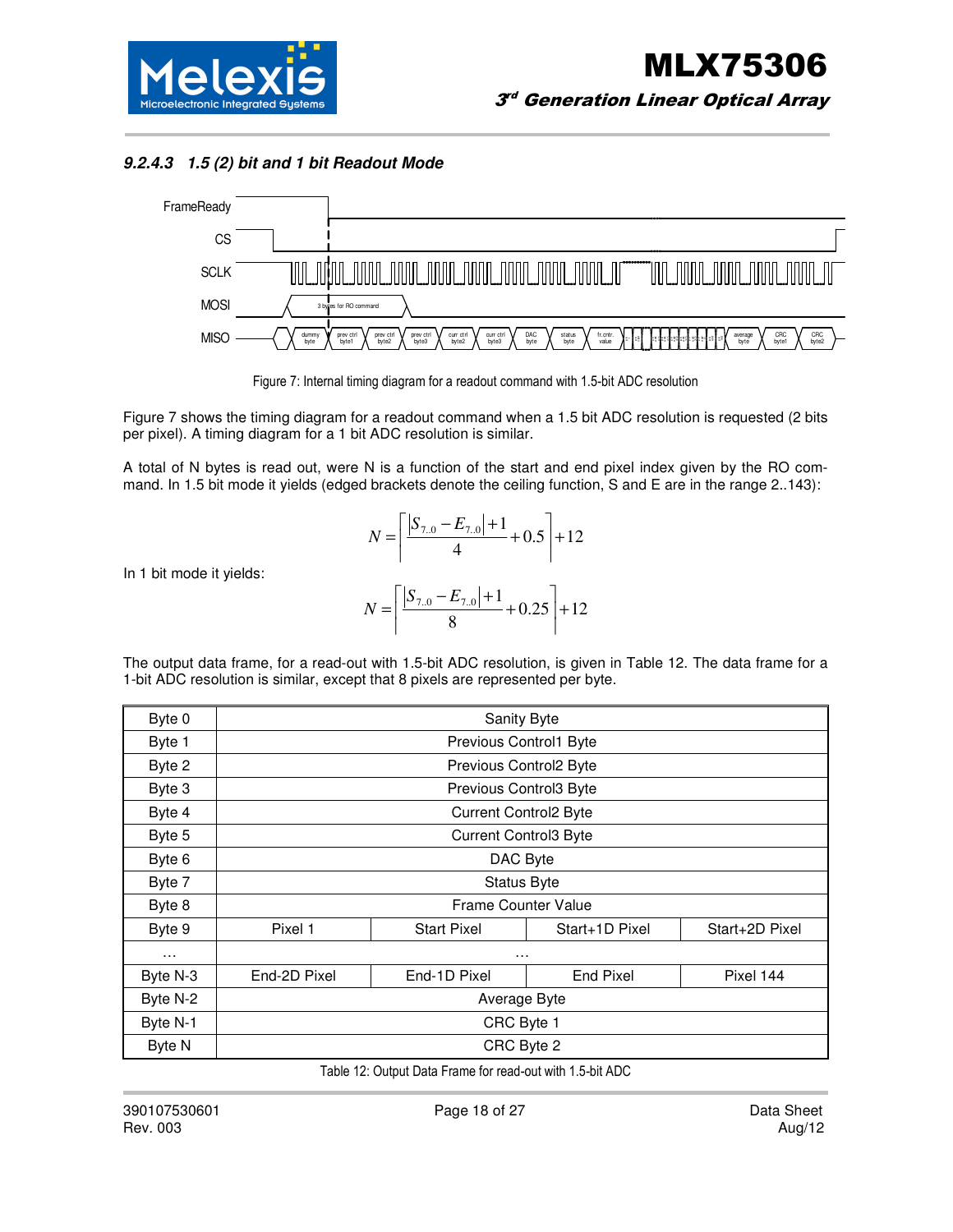

As every pixel is represented by 2 bits, 4 pixels at a time are stored per output byte. Because of this, byte N-3 might be filled with 1, 2, 3 or 4 pixel values, depending on the amount of pixels to be read out. As the average byte always contains 8 bits, it will not fill up the possible empty space of byte N-3. As the pixels values will be moved to the left of that byte N-3 (MSB's filled first), the unused LSB's are filled up with zeroes.

To allow a correct average byte calculation, only pixel values 00, 01 and 10 are allowed in a 1.5 bit read-out mode. This makes value 11 impossible. Note that the average byte remains 8 bits (both in size and number of information bits). Internally this is calculated by adding 6 or 7 zeroes (for 1.5 or 1 bit read-out mode) to the pixel sum, hereby bringing the problem back to an 8-bit pixel average calculation.

Note that the byte representation for 1.5 and 1 bit mode is similar to that of 8 bit mode. In 1.5 or 1 bit mode however one extra byte is read out, namely byte 6 with the DAC values that are used as thresholds.

#### **9.2.5 TZ1 – Test Zebra Pattern 1**

| <b>Control1 Byte</b> | <b>Control2 Byte</b> | <b>Control3 Byte</b> |
|----------------------|----------------------|----------------------|
| 1110 1000            | 0000 0000            | 0000 0000            |

Table 13: Test Zebra Pattern 1 Command

This command can be used as an integrity check for all odd pixels: all odd pixels 1, 3, 5, .., 143 will return a high value TZ1 High, all even pixels 2, 4, .., 144 will return a low value TZ1 Low. The sampling capacitors connected to the output of the integration amplifiers associated with the odd pixels are charged with the same amount of charge in order to simulate an integrated photocurrent. During a read-out cycle, the charge stored on the sampling capacitors is sequentially connected to a charge-coupled output amplifier that generates a voltage that is converted to a digital value which results in a digital output stream representing the zebra pattern. To exclude the influence of charge due to integrated photocurrents, the TZ1, TZ2, TZ12 and TZ0 tests must be performed in dark.

The TZ1, TZ2, TZ12 and TZ0 commands behaves in much the same way as a SI command. Zebra integration only starts when pin CS is pulled high. The integration time used during TZ1, TZ2, TZ12 and TZ0 is fixed. The time between CS high and FrameReady high is labeled as the time  $t_r$  and is defined in Paragraph 7.

The read-out can be done in the same way as when a SI command is used. The Start and End pixels, as well as the ADC resolution, are set by the appropriate option bits in the RO commands.

Figure 8 shows a zebra pattern timing diagram in which the relevant timings are indicated.



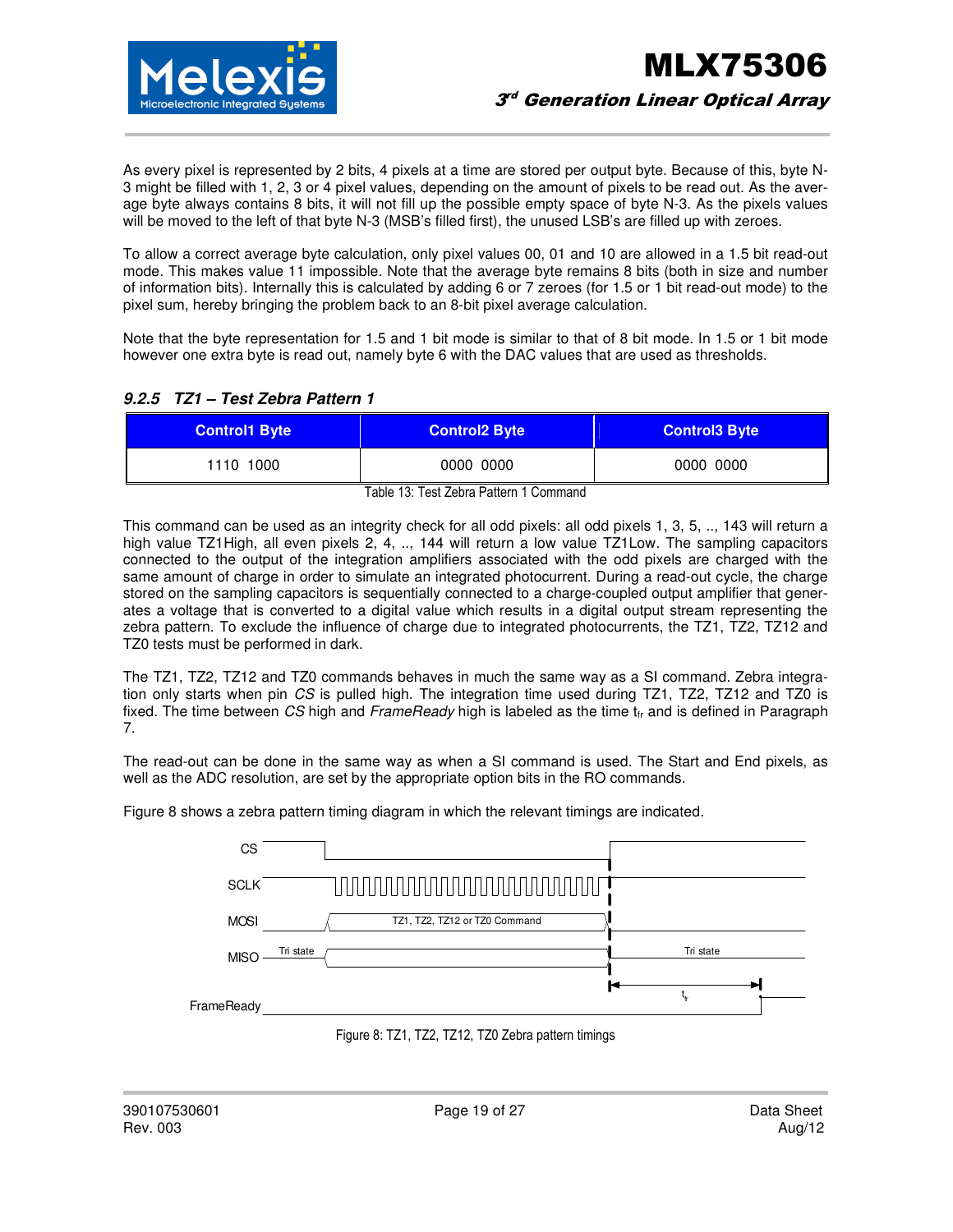### **9.2.6 TZ2 - Test Zebra Pattern 2**

| <b>Control1 Byte</b> | <b>Control2 Byte</b> | <b>Control3 Byte</b> |
|----------------------|----------------------|----------------------|
| 1110 0100            | 0000 0000            | 0000 0000            |

Table 14: Test Zebra Pattern 2 Command

The TZ2 command is the same as the TZ1 command but this command tests the even pixels: all odd pixels 1, 3, 5, .., 143 will return a low value TZ2Low, all even pixels 2, 4, .., 144 will return a high value TZ2High. The timing diagram for TZ2 commands is given in Figure 8.

Note that this includes that the zebra pixel (pixel 1) is low in this configuration.

#### **9.2.7 TZ12 - Test Zebra Pattern 12**

| <b>Control1 Byte</b>                    | <b>Control2 Byte</b> | <b>Control3 Byte</b> |
|-----------------------------------------|----------------------|----------------------|
| 1110 0010                               | 0000 0000            | 0000 0000            |
| Toble 15: Toot Zobro Dottorn 12 Commond |                      |                      |

Table 15: Test Zebra Pattern 12 Command

This is a combination of the commands TZ1 and TZ2, all pixels are tested at the same time. All pixels 1, .., 144 will return a high value TZ12.

The timing diagram for TZ12 commands is given in Figure 8.

#### **9.2.8 TZ0 – Test Zebra Pattern 0**

| <b>Control1 Byte</b> | <b>Control2 Byte</b> | <b>Control3 Byte</b> |
|----------------------|----------------------|----------------------|
| 1110 0001            | 0000 0000            | 0000 0000            |

Table 16: Test Zebra Pattern 0 Command

This command is similar to TZ12 in the sense that it activates both odd and even zebra lines to be high. After integration however, the charge of all sampling capacitors are reset before they are read out. This means that all pixels 1, .., 144 will return a low value  $T\bar{Z}0$ .

This command is an easy check to make sure there are no memory effects appearing inside pixels. The timing diagram for TZ0 commands is given in Figure 8.

Note that the value of the Temperature byte is invalid in a TZ0 test pattern (in combination with the 8-bit read-out mode). The output value will be similar to the value of a dark pixel (VaoDark).

#### **9.2.9 SM - Sleep Mode**

| <b>Control1 Byte</b> | <b>Control2 Byte</b> | <b>Control3 Byte</b> |
|----------------------|----------------------|----------------------|
| 1100 0110            | 0000 0000            | 0000 0000            |

Table 17: Sleep Mode command

In sleep mode, the total dc power consumption of the device is lowered drastically. This means that all analog circuitry, including the RCO and the ADC, are shutdown during this mode.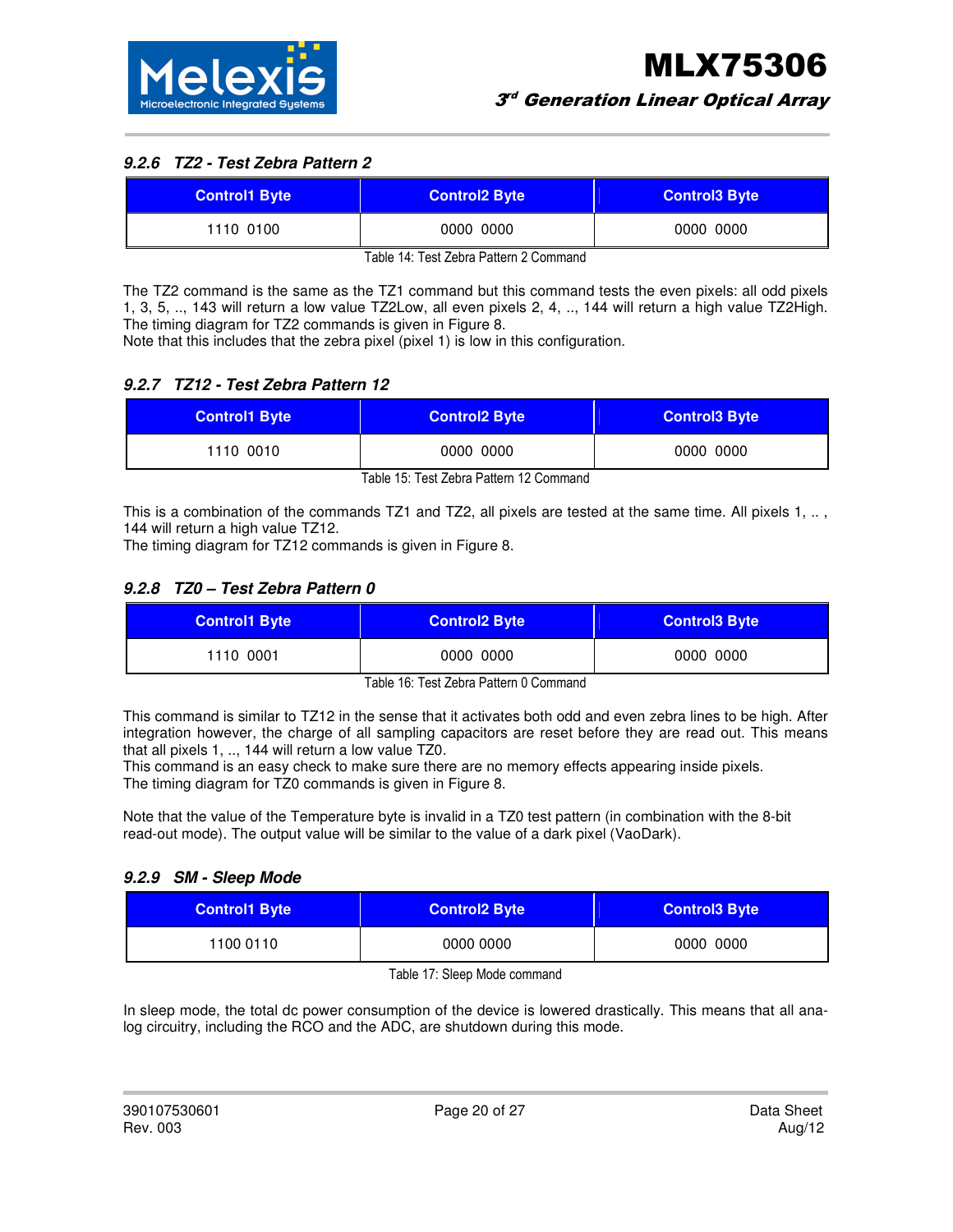

 $3^{\circ}$  Generation Linear Optical Array

A Wake Up (WU) command is needed to bring the chip out of sleep mode back into normal operation. As Chip Reset (CR) is valid at all times, it also allows to bring the device back into normal operation. Note however that the recovery timings from sleep mode are valid here.

The current consumption in sleep and in normal operation is defined in Paragraph 6.

#### **9.2.10 WU – Wake Up**

| <b>Control1 Byte</b> | <b>Control2 Byte</b> | <b>Control3 Byte</b> |
|----------------------|----------------------|----------------------|
| 1100 0011            | 0000 0000            | 0000 0000            |

Table 18: Wake Up command

The wake-up command brings the device back from sleep mode. After uploading this command, the device will need a maximum time of t<sub>wakeup</sub> to be fully operating. During this time, current consumption increases from  $I_{DD,sleep}$  to  $I_{DD,op}$ .

### **9.3 16-bit CRC Generation**

The read-out bytes 0.. byte N-2 of the output frame are used to calculate a 16-bit CRC. The generation of the CRC is based on the following international standard CCITT 16-bit CRC polynomial:

$$
x^{16} + x^{12} + x^5 + x^0
$$

The probability of detecting errors by using this polynomial is given in Table 19.

| <b>Type of error</b>            | <b>Probability of error detection</b> |
|---------------------------------|---------------------------------------|
| One bit errors                  | 100%                                  |
| Two bit errors                  | 100%                                  |
| Any odd number of bits in error | 100%                                  |
| Burst errors up to 16 bit       | 100%                                  |
| Any random error                | 99.9985%                              |

Table 19: 16-bit CRC Error Checking Accuracy

A possible hardware implementation using a Linear Feedback Shift Register (LFSR) is shown in Figure 9. The generation of the CRC code requires the following steps:

Reset all flip-flops

Because 0x0000 is the initial value, shifting in all zeroes does not affect the CRC Initialize the calculation of the CRC by shifting in 0xFFFF Shift in the read-out data bytes. First byte is byte 1, last byte is byte N-2. When the last byte has been shifted in, the flip-flops contain the CRC: CRC1=FF[16..9], CRC2=FF[8..1].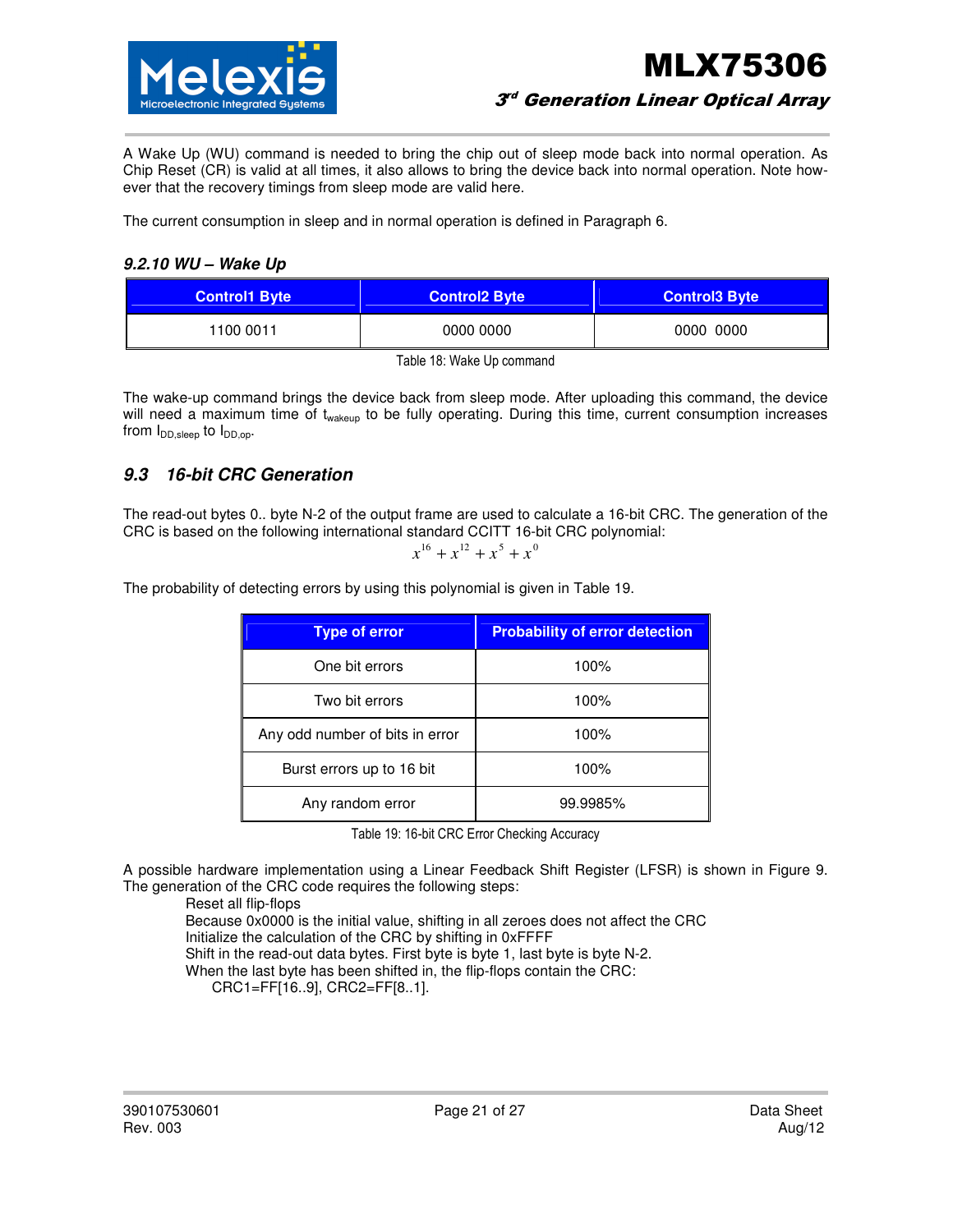

Some CRC results for example messages are given in Table 20.

| <b>ASCII String messages</b>                                     | <b>CRC</b> result    |
|------------------------------------------------------------------|----------------------|
| -None-                                                           | CRC1=0x1D, CRC2=0x0F |
| "А"                                                              | CRC1=0x94, CRC2=0x79 |
| "123456789"                                                      | CRC1=0xE5, CRC2=0xCC |
| a string of 256 upper case<br>"A" characters with no line breaks | CRC1=0xE9, CRC2=0x38 |



Figure 9: 16-bit CRC implementation using LFSR

An easy method to check if there were no transmission errors is to calculate the CRC of the whole read to read-out An easy method to check if there were no transmission errors is to calculate the CRC of the whole read-out<br>frame (Sanity Byte .. CRC Byte 2) defined in Table 9. When the calculated CRC results in 0x0000, the transmission was error free. If the resulting CRC is not equal to zero, then an error occurred in the transmission and all the data should be ignored.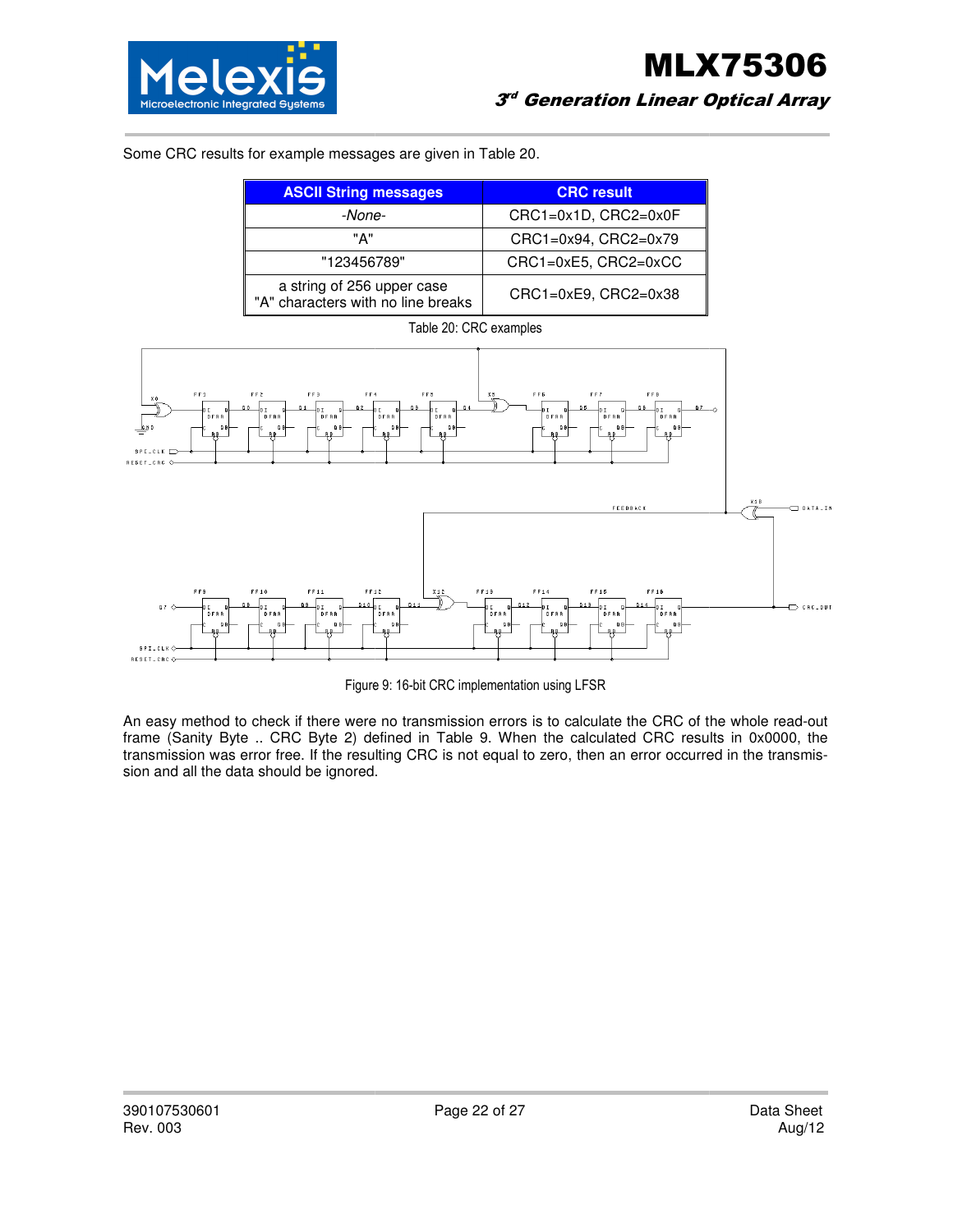

#### **9.4 Temperature Sensor**

During each 8-bit read-out cycle, the output voltage of an internal temperature sensor is converted by the 8 bit ADC. The converted value is included in the read-out data (see byte 6 - Table 9). A typical output value vs. temperature is given in Figure 10.



Figure 10: Typical Temperature Sensor Output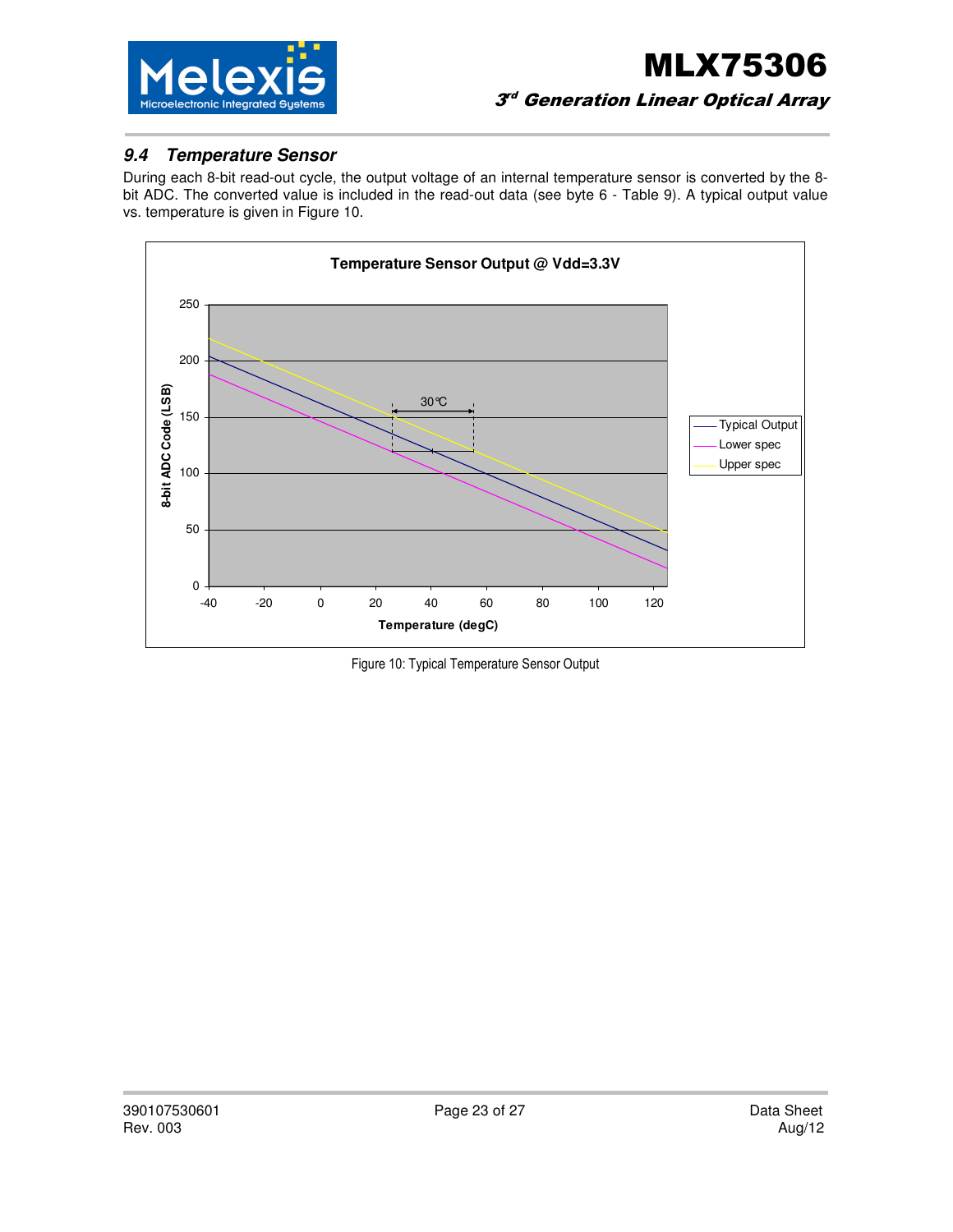

### **10 Global Timing Diagram**

A global timing diagram is given in Figure 11. After power-up there is a Power-On-Reset phase (POR) to initialize the sensor in a reset state. The first command is a Chip Reset CR which is needed to fully initialize the device. The first integration cycle (Integration 0) is initiated by uploading a Start Integration SI command. After completion of the integration cycle, there is a minimum conversion time (CT) of a time  $t_f$  after which the FrameReady goes high. This indicates that the read-out cycle can be started. When the read-out is completed, a new integration cycle can be started.

If the thresholds for the 1 or 2-bit read-out option need to be changed, then a Write Threshold WT command shall be uploaded before start of integration.

The first integrate/read-out cycle after power-on/chip reset is considered as a dummy scan and as such, the data has to be disregarded ("Read-out 0" in Figure 11).

Generating Zebra Patterns is done in the same way. A TZ0, TZ1, TZ2 or TZ12 command, instead of a SI command, has to be uploaded. When FrameReady goes high, the read-out cycle can be started.



Figure 11: Global timing diagram

### **11 Applications Information**

A typical application diagram is shown in Figure 12. The SPI-interface consists of MISO, MOSI, CS and SCLK. FrameReady can be used as an interrupt to the micro-processor, to indicate that the frame is ready to be read out.

Note that decoupling capacitors between Vdd and Vss  $(1\mu F)$  in parallel with 100nF) are highly recommended in all configurations.



Figure 12 Typical connection diagram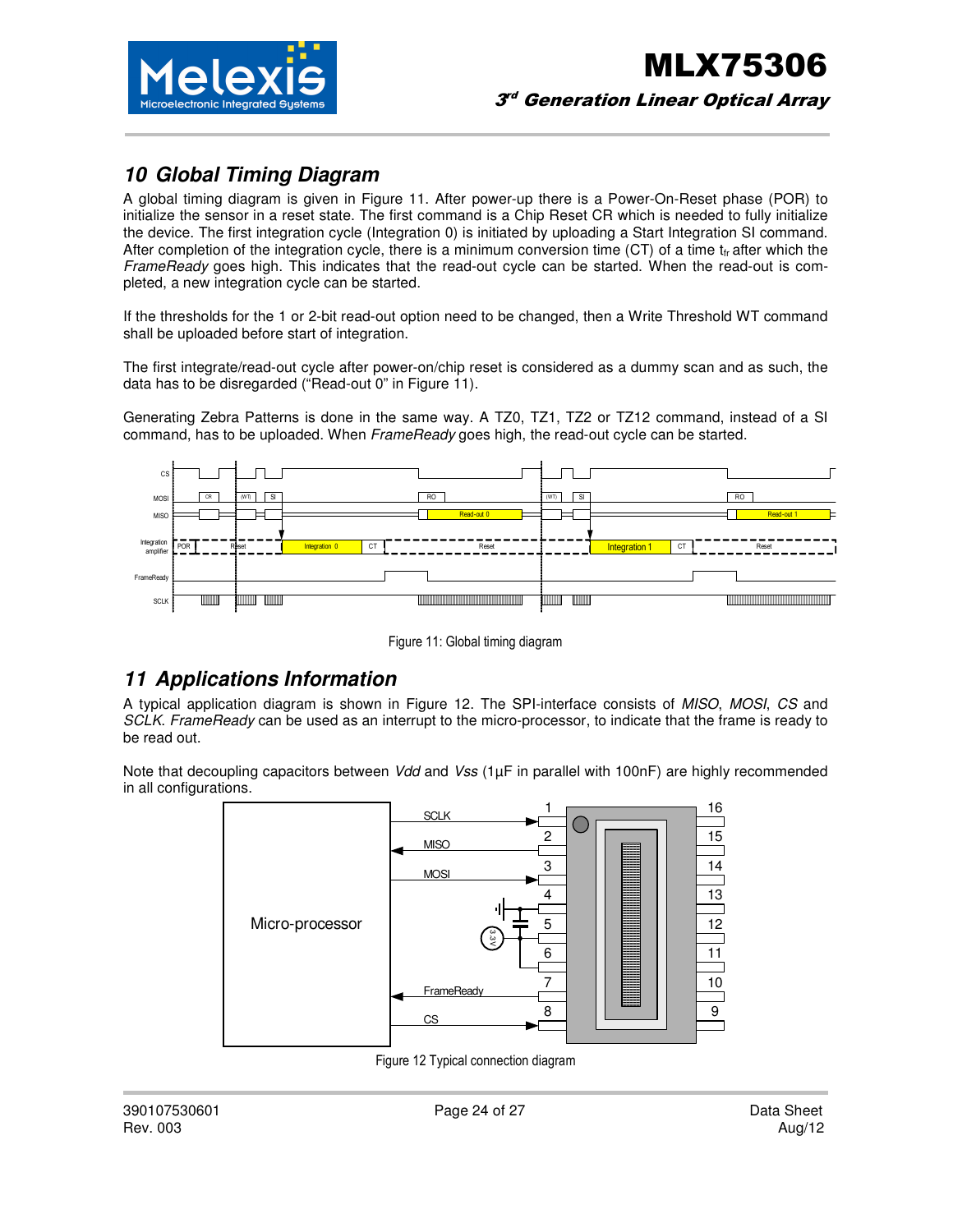

# MLX75306  $3^{\circ}$  Generation Linear Optical Array

# **12 SO16 Open Cavity Package information**

The package is an SO16NB open cavity, MSL3, 260˚C soldering profile.

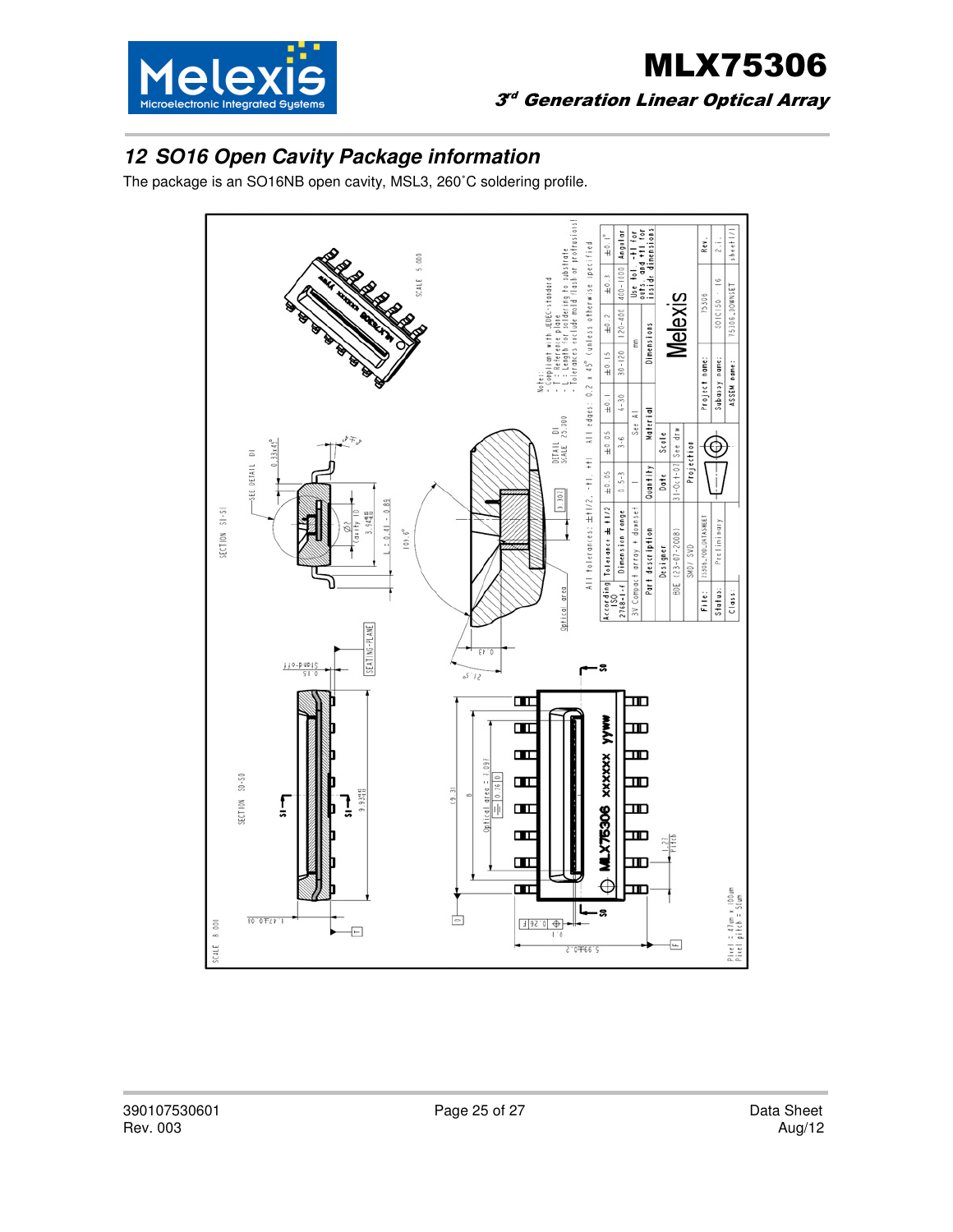

 $3^{\circ}$  Generation Linear Optical Array

### **13 Standard information regarding manufacturability of Melexis products with different soldering processes**

Our products are classified and qualified regarding soldering technology, solderability and moisture sensitivity level according to following test methods:

Reflow Soldering SMD's (Surface Mount Devices)

IPC/JEDEC J-STD-020

 Moisture/Reflow Sensitivity Classification for Nonhermetic Solid State Surface Mount Devices (classification reflow profiles according to table 5-2)

EIA/JEDEC JESD22-A113

 Preconditioning of Nonhermetic Surface Mount Devices Prior to Reliability Testing (reflow profiles according to table 2)

Wave Soldering SMD's (Surface Mount Devices)

EN60749-20

Resistance of plastic- encapsulated SMD's to combined effect of moisture and soldering heat

Solderability SMD's (Surface Mount Devices)

EIA/JEDEC JESD22-B102 and EN60749-21 **Solderability** 

For all soldering technologies deviating from above mentioned standard conditions (regarding peak temperature, temperature gradient, temperature profile etc) additional classification and qualification tests have to be agreed upon with Melexis.

The application of Wave Soldering for SMD's is allowed only after consulting Melexis regarding assurance of adhesive strength between device and board.

Melexis recommends reviewing on our web site the General Guidelines soldering recommendation (http://www.melexis.com/Quality\_soldering.aspx) as well as trim&form recommendations (http://www.melexis.com/Assets/Trim-and-form-recommendations-5565.aspx).

Melexis is contributing to global environmental conservation by promoting **lead free** solutions. For more information on qualifications of **RoHS** compliant products (RoHS = European directive on the Restriction Of the use of certain Hazardous Substances) please visit the quality page on our website: http://www.melexis.com/quality.aspx

### **14 ESD Precautions**

Electronic semiconductor products are sensitive to Electro Static Discharge (ESD). Always observe Electro Static Discharge control procedures whenever handling semiconductor products.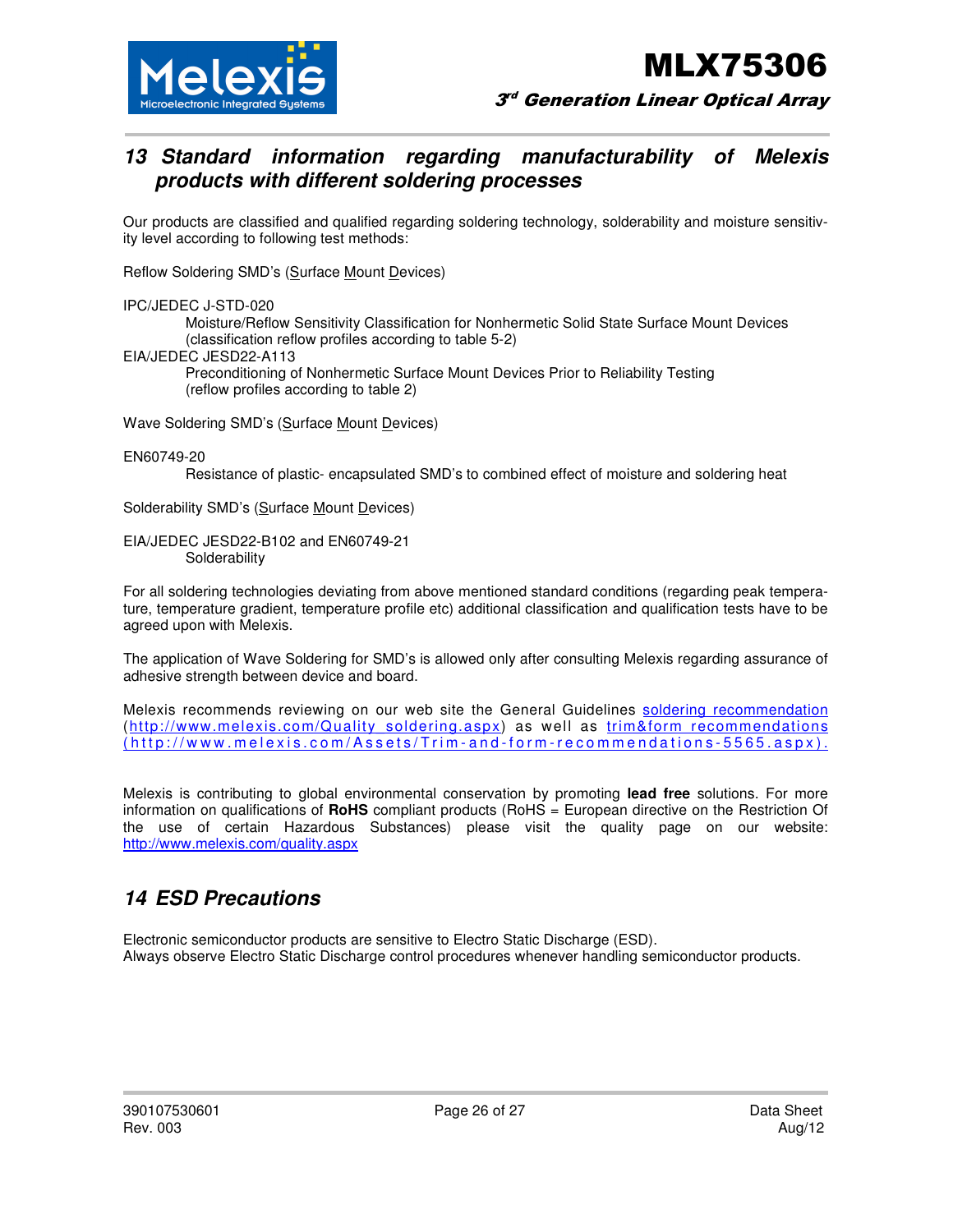

### **15 Disclaimer**

Devices sold by Melexis are covered by the warranty and patent indemnification provisions appearing in its Term of Sale. Melexis makes no warranty, express, statutory, implied, or by description regarding the information set forth herein or regarding the freedom of the described devices from patent infringement. Melexis reserves the right to change specifications and prices at any time and without notice. Therefore, prior to designing this product into a system, it is necessary to check with Melexis for current information. This product is intended for use in normal commercial applications. Applications requiring extended temperature range, unusual environmental requirements, or high reliability applications, such as military, medical life-support or life-sustaining equipment are specifically not recommended without additional processing by Melexis for each application.

The information furnished by Melexis is believed to be correct and accurate. However, Melexis shall not be liable to recipient or any third party for any damages, including but not limited to personal injury, property damage, loss of profits, loss of use, interrupt of business or indirect, special incidental or consequential damages, of any kind, in connection with or arising out of the furnishing, performance or use of the technical data herein. No obligation or liability to recipient or any third party shall arise or flow out of Melexis' rendering of technical or other services.

© 2012 Melexis NV. All rights reserved.

For the latest version of this document, go to our website at **www.melexis.com** 

Or for additional information contact Melexis Direct:

Europe, Africa, Asia: America: E-mail: sales\_europe@melexis.com

Phone: +32 1367 0495 Phone: +1 248 306 5400<br>
sales europe@melexis.com E-mail: sales usa@melexis.com

ISO/TS 16949 and ISO14001 Certified